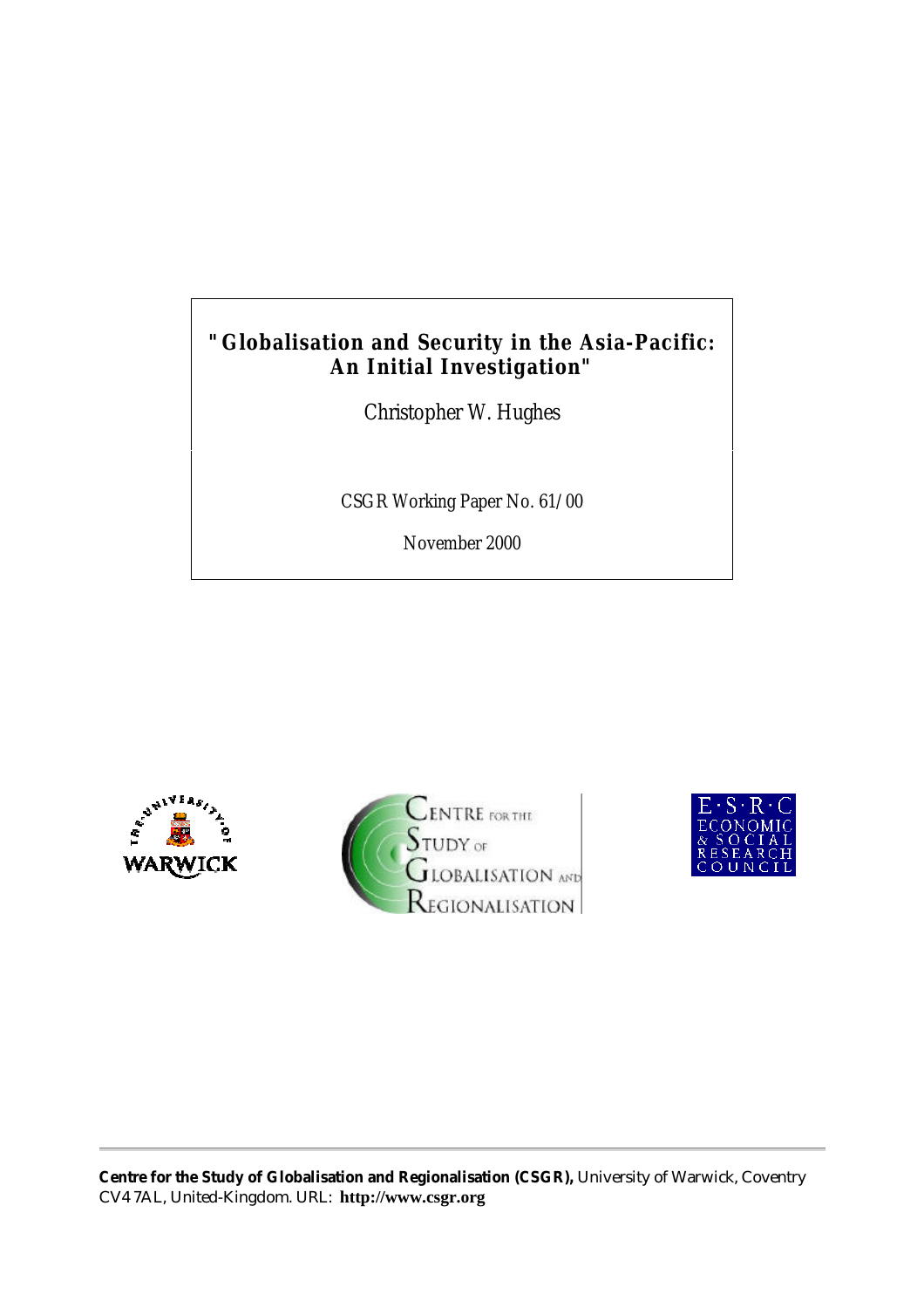## **Globalisation and Security in the Asia-Pacific: An Initial Investigation**

Christopher W. Hughes CSGR, University of Warwick. CSGR Working Paper No. 61/00 November 2000

# **Abstract:**

Globalisation and security vie individually for the status of the most important, yet least well conceptualised, of issues for academics and policy-makers. Moreover, despite the growing sense of its significance, the interconnection of globalisation and security, or globalisationsecurity nexus, is also understudied and poorly conceptualised. Finally, the differential impact of the globalisation-security nexus upon the various regions of the world is also understudied. This working paper is an initial attempt to fill these gaps in our knowledge by investigating the globalisation-security nexus in both generic conceptual terms and in relation to the specific impact of globalisation in the Asia-Pacific region. The first part of the paper demonstrates how globalisation as a qualitatively new phenomenon is capable of transcending territorial and sovereign space, exploits potential divisibility between the security interests of sovereign states and their citizens, and has thus challenged us to extend our conceptions of security and to interlink domestic and international security issues. The second section of the paper then argues that globalisation requires a vertical extension of security in terms of the looking below the level of the state and at alternative security actors, including societal groups, individuals and TNCs, which are also capable of consuming, denying and supplying security to others. The horizontal expansion of security is needed in terms of broadening the security agenda away from the traditional military dimension and towards economic, environmental and societal security issues which have come to the fore under conditions of globalisation. The third section of the paper then moves on to demonstrate how globalisation has had a differential impact across regions in accordance with the ability of sovereign states, the existing unit for ordering social space, to resist the impact of trans-sovereign problems. In the case of the Asia-Pacific, this paper argues that the twin processes of decolonisation and bipolarisation have placed relative limits upon this ability for states, left them systemically vulnerable to globalisation as a process which emphasises the divisibility of state and societal security interests, and hence enabled globalisation to exacerbate existing military, economic and environmental security problems in the region.

Keywords: Globalisation; security; sovereignty; state; human security, Asia-Pacific.

Address for correspondence:

Dr. Christopher W. Hughes **CSGR** University of Warwick Coventry CV4 7AL, UK Email: c.w.hughes@warwick.ac.uk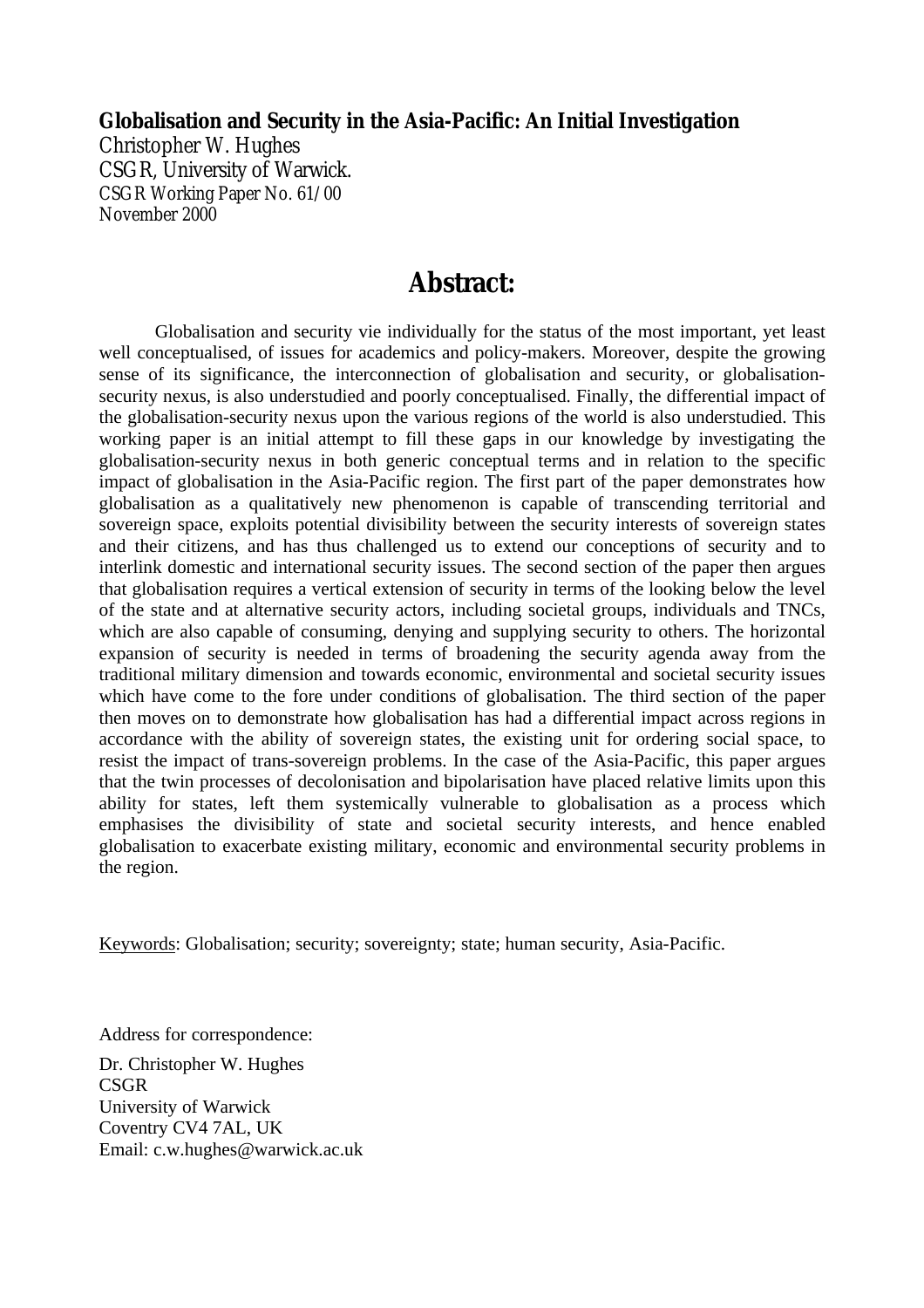# **Introduction: interconnection of globalisation and security \***

Globalisation and security vie individually for the status of the least well-conceptualised, but yet most controversial, of academic and policy-making issues. Security has been described as an underdeveloped concept (Buzan 1991: 3), and globalisation, for a variety of reasons and as briefly described below, has been subject to any number of definitions. That both issues are so often poorly conceptualised, therefore, only gives further grounds for concern when attempting to examine the two in conjunction. For if academics and policy-makers alike can agree that globalisation and security are the two most pressing of contemporary international issues, but still experience difficulty even in analysing them in separation, then the prospects for understanding their intersection and the globalisation-security nexus appear to be poor. In these uncertain circumstances, we all should fear for our security.

There is thus an urgent need to define and interconnect the twin issues of globalisation and security--the first of the reasons why this CSCAP working group is so important and timely. Indeed, it could be argued that a number of pioneering attempts have already been made to investigate the relationship between globalisation and security (Cha 2000: 392), in terms of its creation of new security actors, problems and responses. However, although very valuable in providing a starting point and emergent framework for consideration of the globalisationsecurity nexus, these attempts have tended to lack a strong empirical basis and geographical focus. Such a focus is important because globalisation is likely to differ in its security impact between regional contexts--the second of the reasons why this working group and its investigation of the globalisation and security relationship specific to the Asia-Pacific is so significant.

 $\overline{a}$ 

<sup>\*</sup> A draft version of this working paper was first delivered at the 8th Meeting of the CSCAP Working Group on Comprehensive and Cooperative Security, 19-21 October 2000, Kuala Lumpur, Malaysia.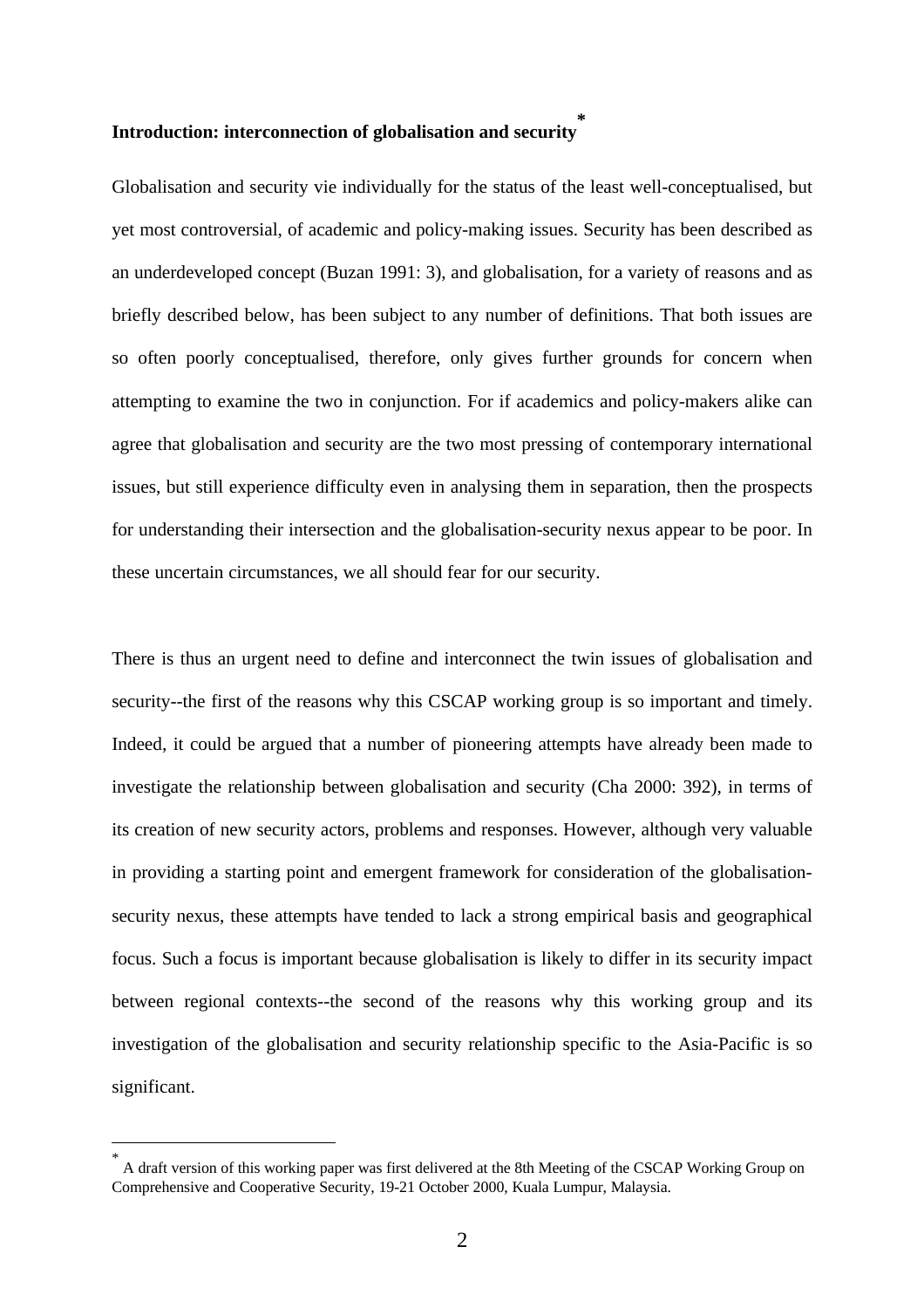All of this argues that there is a need to combine the study of globalisation and security, but that this also should be carried out through the balanced application of analytical frameworks to particular regional cases. The consequent objective of this short paper is to seek to make a initial contribution to the working group's examination of globalisation and security by following this very approach. Hence, the paper attempts, in a number of stages, to both build upon the existing globalisation-security nexus literature and to extend it to the case of the Asia-Pacific region in the post-Cold War (or post-globalisation) period. The first of these stages is to define more fully the essence of the term globalisation, and the inherent problems that it presents more generically for the poses for the existing international order. The second stage is then to examine the general impact of globalisation upon security, in regard to its generation of new and re-emergent security actors, threats, and policy responses. The third stage is then to apply this model to the Asia-Pacific in order to assist our understanding of the differential impact of globalisation in the region, and the particular problems it poses for states and their citizens.

## **Conceptions of globalisation**

#### *Definitions*

As noted above, globalisation is a notoriously slippery concept and has produced a bewildering number of definitions (Scholte 2000: 44-6). Globalisation has been defined variously as universalisation (the expansion of cultures across the globe); internationalisation (increased interaction and interdependence between people in different states); Westernisation or Americanisation (the homogenisation of the world along Western or US standards); and liberalisation (the spread of deregulated forces of technology, production, trade, and finance across borders). Many of these definitions are indeed facets of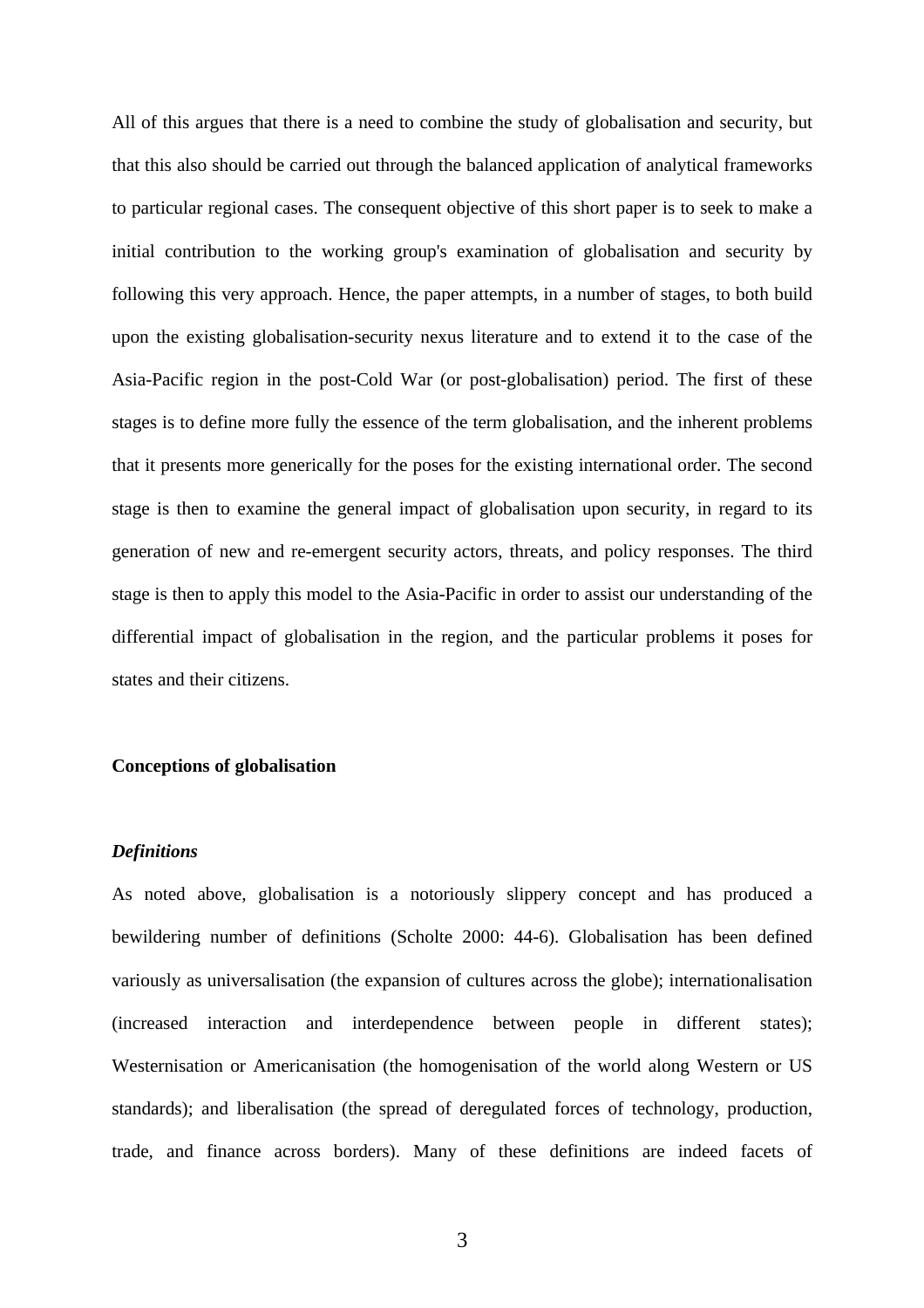globalisation--both in terms of its causation and eventual outcomes (Clark 1998: 484). But these definitions still fail to capture the qualitatively different nature of globalisation from other processes and phenomena associated with the interaction of social forces on a global scale. Globalisation represents a qualitatively different process due to its essential deterritorialisation, or put conversely, supra-territorialisation of social interaction (Scholte 1997: 431). That is to say, globalisation is a process which increasingly reconfigures social space away from and beyond notions of delineated territory, and *transcends* existing physical and human borders imposed upon social interaction. For instance, global financial transactions, facilitated by information technology, can now often operate without reference to physical territorial distance or human-imposed territorial barriers. It is important to avoid the type of 'hyper-globalisation' thesis which views the world as moving towards a condition of being totally 'borderless'. For it is apparent that there is considerable territorial 'drag' upon the free-flow of globalisation forces, wide disparities in the degree of globalisation across different regions of the world, and both resistance to and reversibility in the process itself. Nevertheless, globalisation as a process of supra-territorialisation is increasingly affecting large sections of the world, and must be acknowledged as a markedly different (although certainly not unrelated) process to those other definitions of social interaction noted above. Hence, even though universalism, internationalisaion, westernisation and liberalisation may eventually result in globalisation, the fact that they may not necessarily be entirely detached from territorialisation means that they remain on a qualitatively different level to the inherently supra-territorial phenonmena of globalisation. After all, if we could equate exactly globalisation with any of these other phenomena, then there would be little need to consider it is as anything new or to search for new vocabulary to describe it, and policy prescriptions would already be in our hands.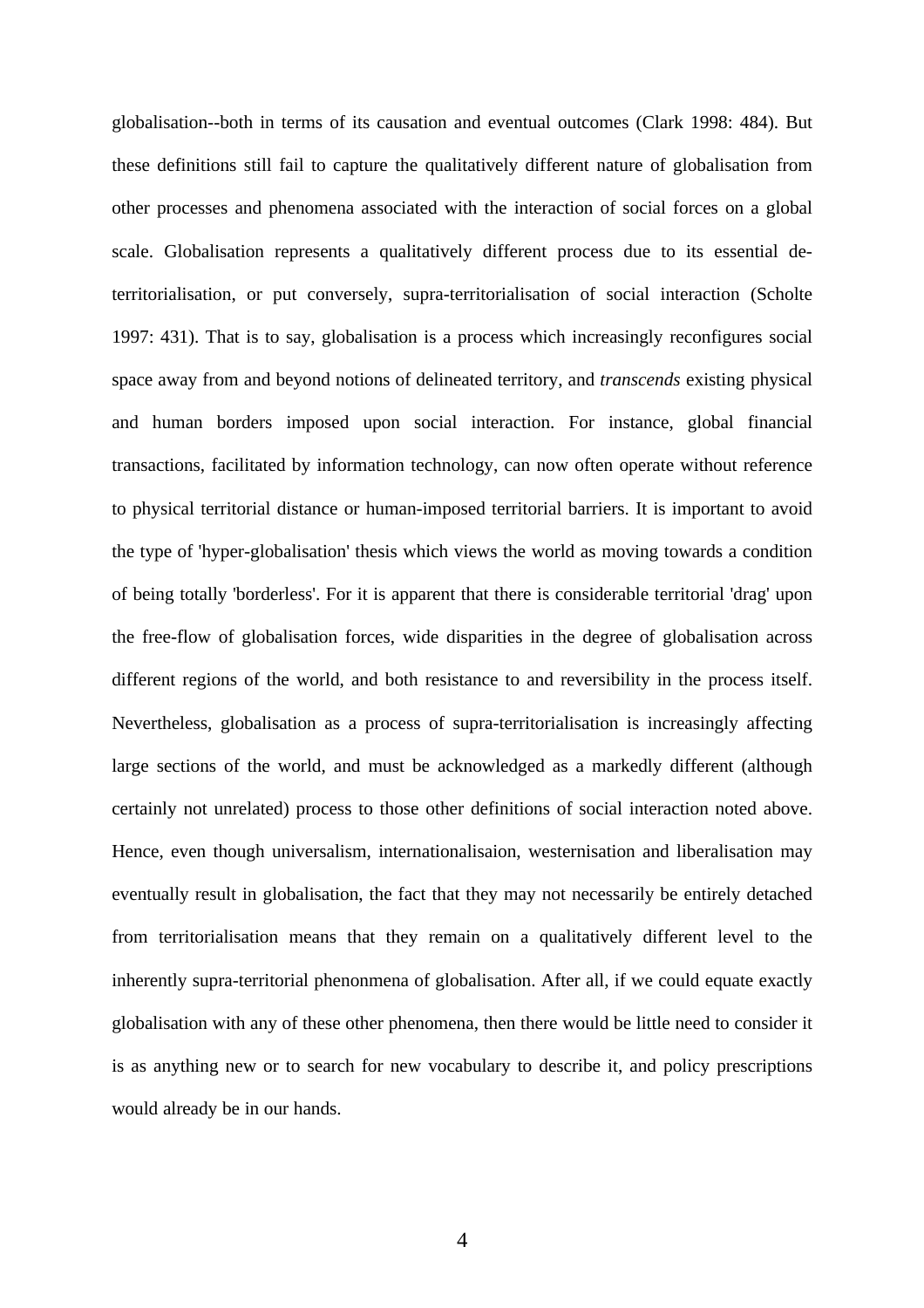#### *Globalisation and challenges to the state*

The phenomena of globalisation as supra-territorialisation and the reconfiguration of social space carries significant implications for existing forms of social organisation, and, most importantly in the case of security issues, the dominant position of the nation state (or far more accurately for many states, sovereign state) within the existing globality. Needless to say, the state with its monopoly of exclusive jurisdiction--or in other words sovereignty--over a particular social and territorial space, delineated by a combination of physical geography and most especially human construction, has been the basic unit for the division of global space in the modern era. States in the past have attempted in theory and practice to exercise sovereign control over all forms of social interaction in the political, economic, and security dimensions, both within and between their territorial borders. Quite clearly, and as elucidated below with reference to the Asia-Pacific region, not all states throughout history have been able to exercise the same degree of sovereign control over all forms of social interaction. But nevertheless, sovereign states rooted in territorial notions of social space have been the prime unit for facilitating, impeding and mediating interaction between the social groups, organisations, and citizens and other categories of collective and individual social units contained within their borders. Hence, to date, global social space has been primarily international, or inter-sovereign state, social space.

However, the inherent nature of globalisation as a process which transcends and overrides territoriality as the dominant principle for the organisation of social space now poses a fundamental challenge to the sovereign state as the basic social unit which exemplifies and undergirds this very territorial principle. Sovereign states must now contend with the freer flow of social forces on a global scale which move with declining reference to the previous limitations and channels imposed by state borders. This increasing porosity or irrelevance of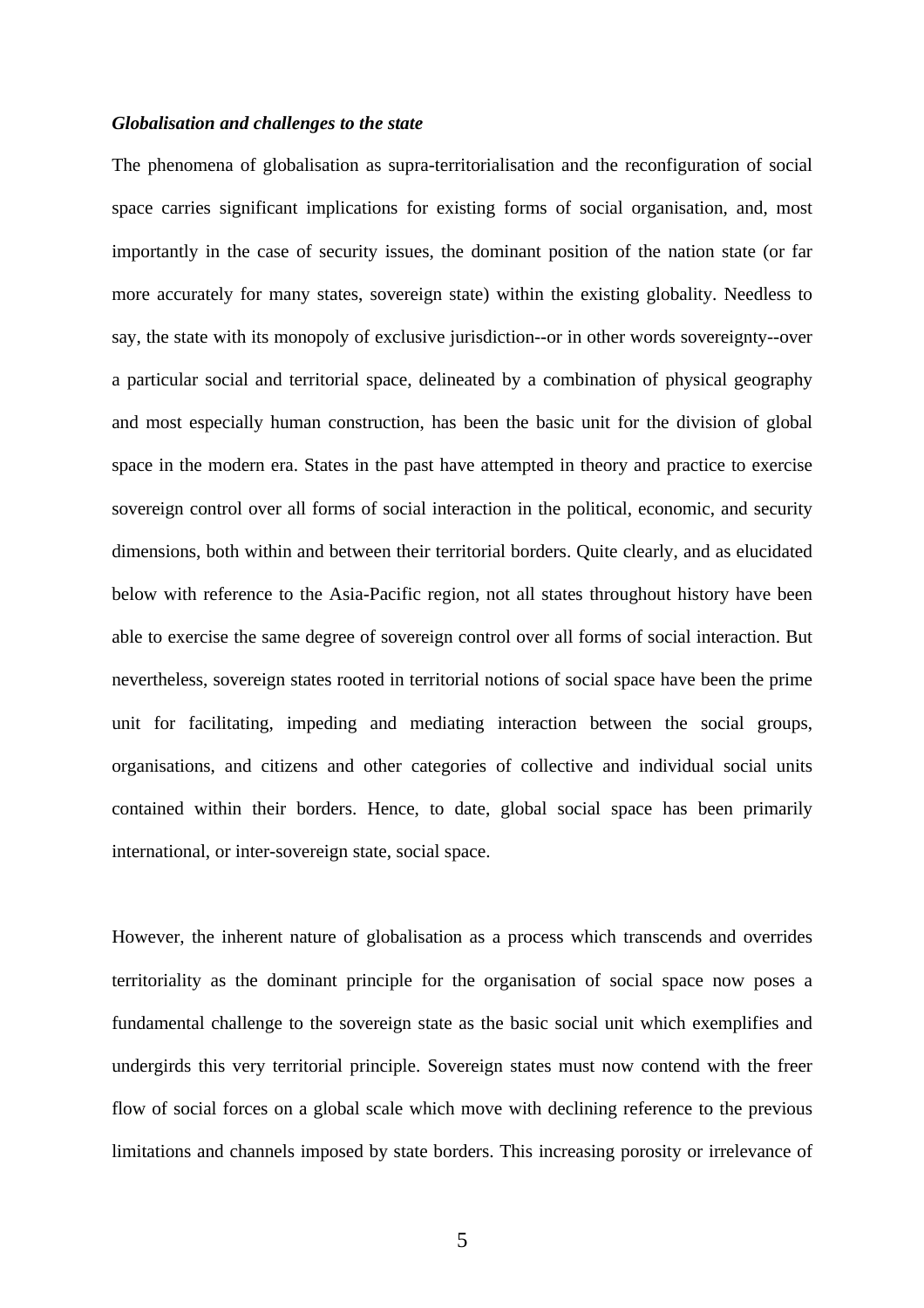state borders, relative decline in the *de facto* sovereign authority of states over forms of social interaction, and corresponding increased exposure of 'internal' social groupings to 'external forces' (or even indeed the removal of the traditional domestic-international divide to create an intermestic arena for social interchange) has a number of outcomes for security which will be discussed below. For if global social space has been primarily international or intersovereign state space for much of the modern era, then the security order as one aspect of social interaction has been primarily built around the inter-state order. But it is clear that the security order is now pitted against the phenomenon of globalisation which generates security issues diametrically opposed to and often beyond the limits of sovereign state authority.

## *Globalisation: causation and policy response*

Before moving on, though, to examine the general consequences of globalisation for security and then seeking to apply these conceptions to the context of the Asia-Pacific, it is first necessary to take note briefly of the causes that lie behind the phenomena. This is because, only if we are equipped with a clearer understanding of the causes of globalisation and its relation to insecurity, can we then also attempt to tackle conceptually the possibilities of framing an effective security policy response.

This need to consider the causes of globalisation is made all the more important by the fact that all too often it is viewed in a deterministic fashion--especially in neo-liberal economics analysis--as a phenomena which somehow occurs naturally through spontaneous and unconscious social interaction amongst rational economic actors, and which is largely inevitable and irreversible in its trajectory. To be sure, and as will be argued below in the case of the Asia-Pacific, globalisation is caused to a large degree by the release of liberal economic forces (hence the point that globalisation may bring about but is not necessarily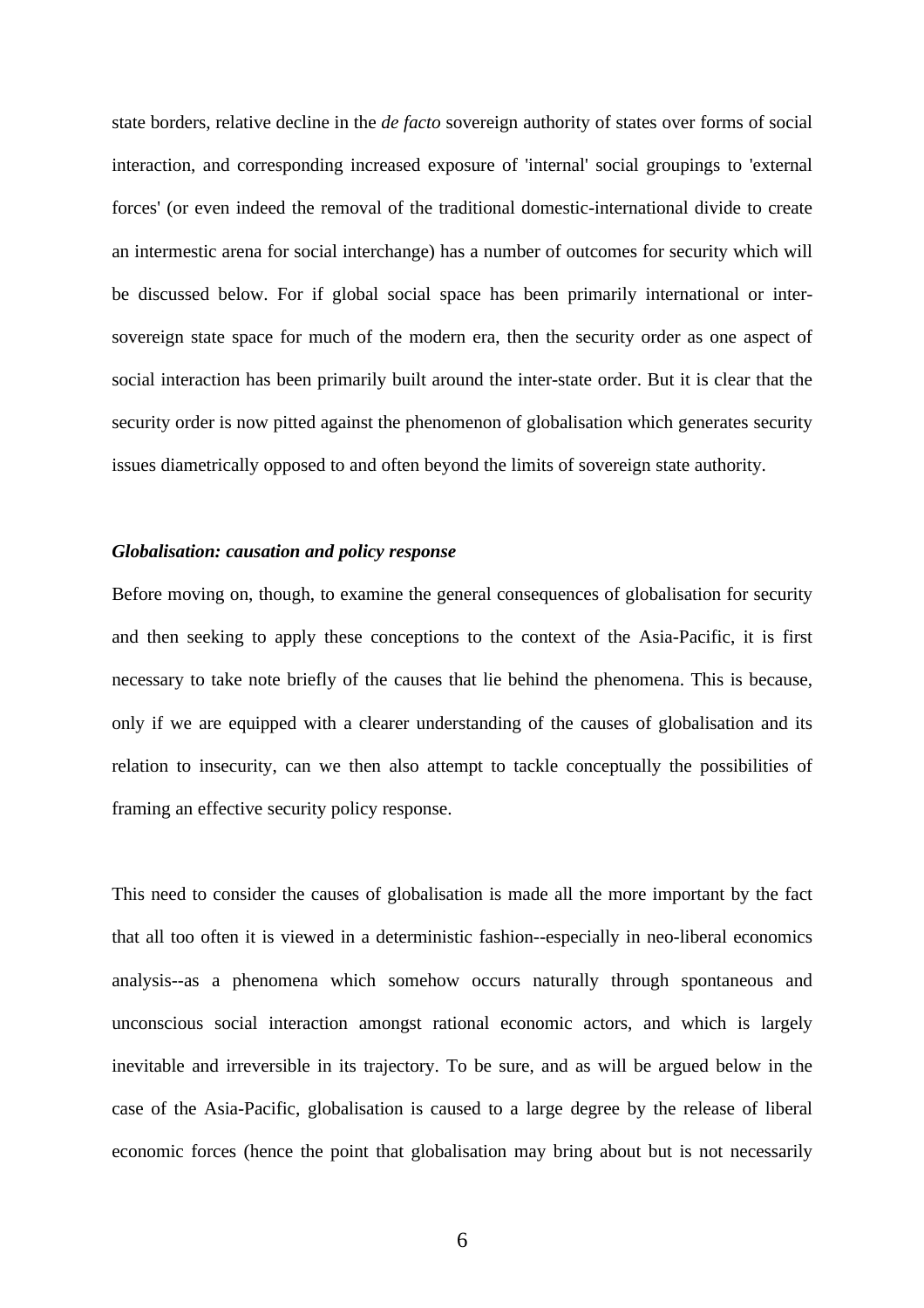coeval with liberalisation), is in part the outcome of unconnected actors seeking to exploit economic complementarities that subvert the economic spaces centred on sovereign states, and is on powerful forward trajectory in its diffusion across the core economic regions of the globe. Nonetheless, at the same time, it is important to understand that the role of liberal economic forces in propelling globalisation forward is in turn the outcome of conscious decisions (or more usually non-decisions, and the acquiescence in policies of inaction so as to avoid perceived costly policy choices) on the part of political actors. Hence, whether these actors are states, social groups, individuals, or organisations such as transnational corporations (TNC), they have to be seen as the prime movers in constructing the sociopolitical structures which underpin the dominance of liberal economics, and the consequent spread of globalisation (Higgott 1999: 27). If we then view globalisation as a *process* which is driven by human choice and the deliberate pursuit of liberal economic gains, rather than as some form of leviathan which is no longer subjugated to the dictate of humans but has acquired a life of its own, then it is possible to understand the causation and the reversibility, or at least manageability, of the process. Based on this understanding, the fate of security still lies in human hands, and it should also be possible to conceptualise policy responses to the security impact of globalisation.

#### **Globalisation's impact on security: levels, dimensions, responses**

If we are to view globalisation as a process which is driven forward by political choice in favour of liberal economics, and results in forms of social interaction which transcend territorial borders and state sovereignty, then it is possible to conceive of its impact on security in a number of areas. These involve both the *vertical* extension of security in terms of levels of actors, and the *horizontal* extension in terms of dimensions of security issues.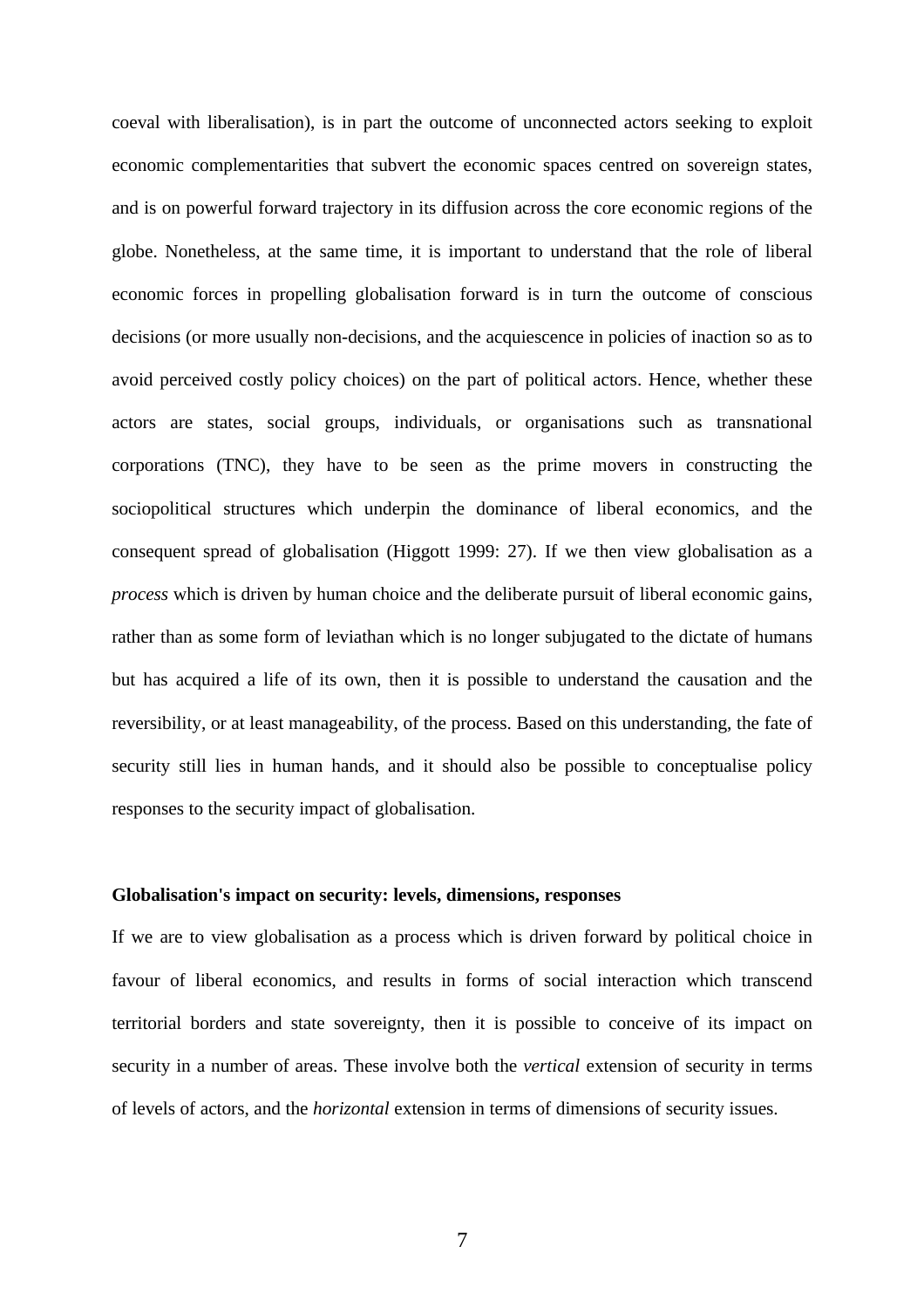#### *1. Levels of actors*

The first of these areas concerns the identification and expanding number of security actors under conditions of globalisation. Arguably, three broad categorisations of security actors can be identified: those actors subject to security threats (often termed the referent object of security); those actors which impose security threats upon others; and those which supply security to others. Clearly none of these identities is mutually exclusive, and a certain actor may assume different identities according to the context and perception of onlookers (ie. the rather tired adage that one man's terrorist is another man's freedom fighter). Indeed, the appeal for public legitimacy of certain states and groups as victims rather than imposers of insecurity, and consequent blurring of security actor identities is one byproduct of the diffusion of the mass media and globalisation. Moreover, security actors themselves can move between and assume different identities, as in the case of narcotics cartels, which, although often categorised as forms of social organisations, can also virtually usurp the functions and identities of states. But just significant as the ability of the globalisation process to obscure the identities of security actors has been its ability to expand the range and level of actors which can assume the three identities.

One noticeable impact of globalisation has been to accentuate the concept, which has preexisted in certain contexts, that the state's position as the prime referent object of security is now rivalled by other social groupings. The study of security has traditionally rested upon the assumption that the security of the institution of the sovereign state can be necessarily conflated with the security of the 'nation' or general population and citizenry contained within that state's borders. Hence, in the past and still in the contemporary period, the tendency of security studies has been to argue that the survival of states, as institutions which are created as the embodiment of collective national will, and which serve as the point of interface or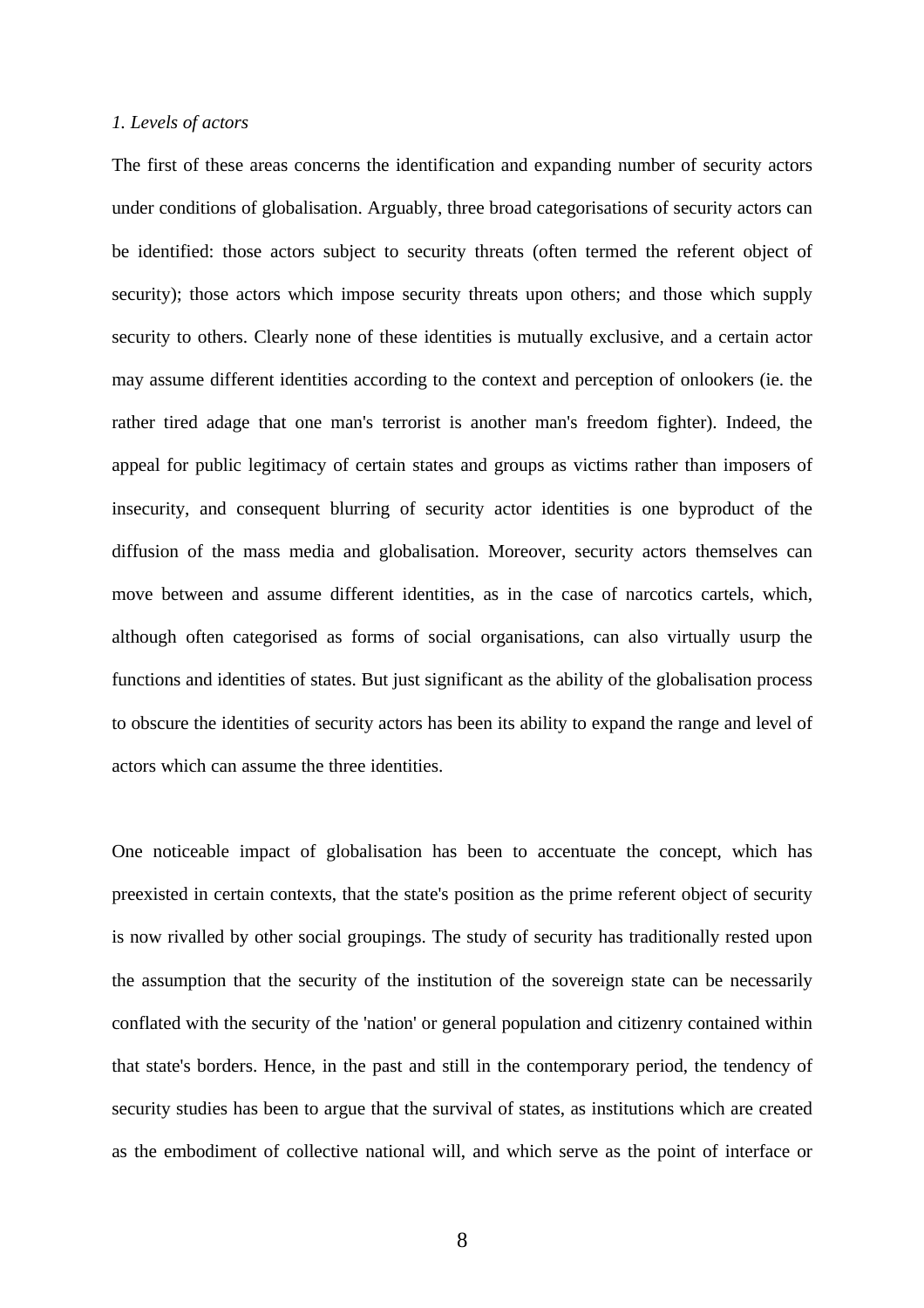'gatekeeper' to shield their citizenry and populations from external threats, is indivisible from the survival of peoples and nations. The result has been to produce a view of security which concentrates not just upon states as the key referent objects of security (Waever 1995:49), but also mainly upon the external aspects of state security. For the traditional paradigm, then, security is concerned with external threats to states, and especially those threats imposed upon states by inter-sovereign state conflict--the natural outcome of friction in an international system dominated by states as the major actors all seeking to ensure the security of their own populations from external challenges.

The identity and role of sovereign states as the referent object of security, undoubtedly remains central to our understanding of security in the contemporary era, and this may be especially so for those states which can assert with conviction the character of being nation states, marked by a cohesive association between the security interests of state as an institution and its 'national' population as a whole. In other instances, though, the assumption that the security of states as referent objects approximates with that of the population or nation at large, and consequently that all states focus upon external threat perceptions, is inaccurate. The tendency of the traditional security paradigm to 'black box' internal state dynamics means that inevitably it neglects also those internal threats which arise from a fundamental divergence between the perceived security interests of states themselves and segments of their population. Newly established and late-starter sovereign states with borders cutting across and encompassing a variety of national and ethnic groups are particularly sensitive to internal security threats. It is often the case that such states face small or large numbers of ethnic groups which reject the definition of nation and state emanating from the government and view themselves as subject to oppression. As a result, these groups seek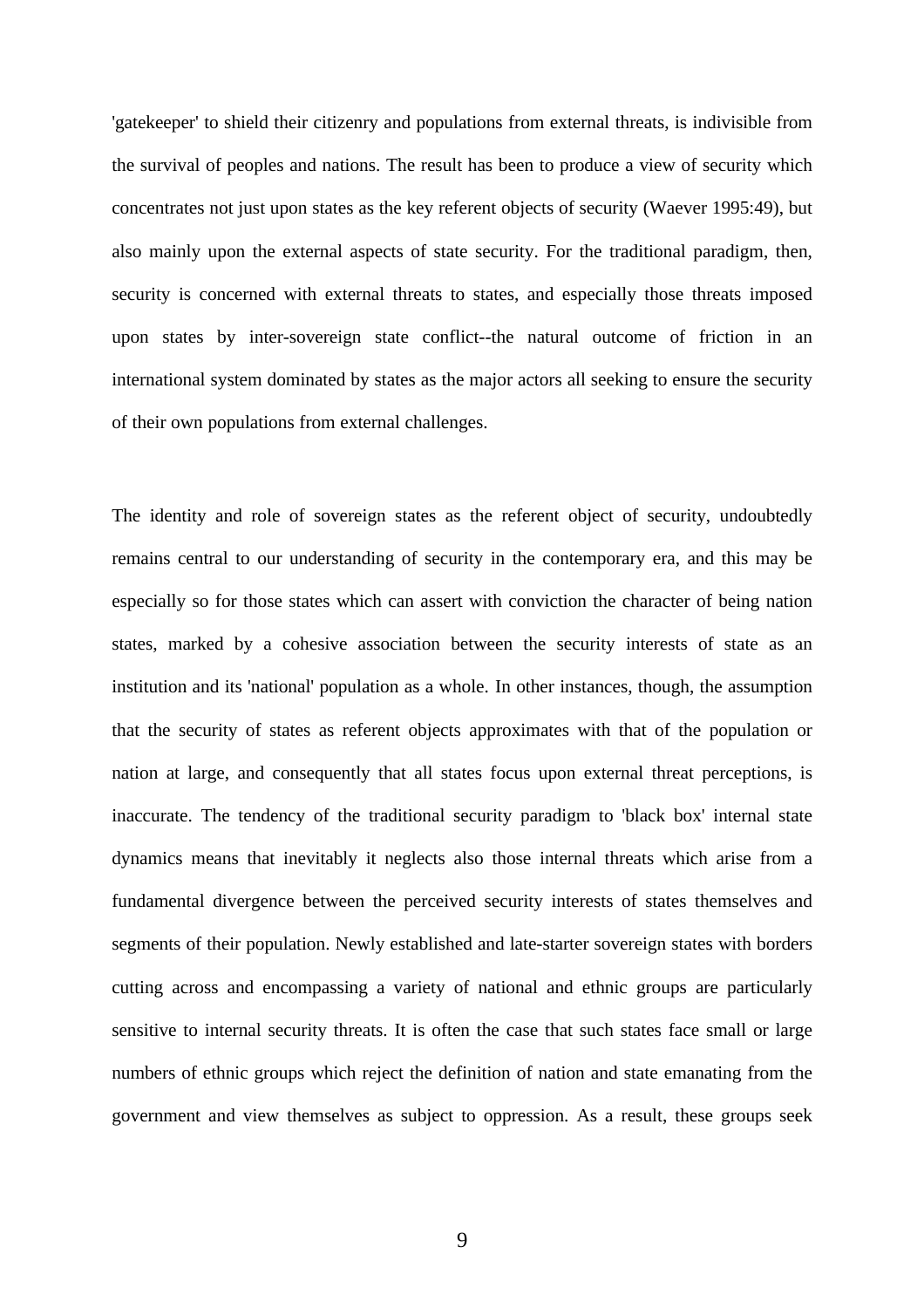instead to secure autonomy or to secede, and may often launch insurgency movements, so challenging the integrity and internal stability of the state.

Another internal security problem, often independent of, but also at times inter-linked with and capable of reinforcing ethnic separatism, is that of a crisis of the state's political legitimacy and leadership amongst the general population. In certain states, the majority of the population may support the cause of national and state integrity, but come to reject the political legitimacy of the government system or governing regime and elite. The antagonism of the general population towards the political regime may be aroused by a variety of factors centring on perceptions of misgovernment, including the management of the economy, issues of crime and corruption, and the commitment to stable or democratic government. The outcome can be political turmoil, violent demonstrations, revolt, and even revolution. If prolonged, political unrest can bring the prospect of factionalism and civil war. Most explosive of all is a combination of political crisis and ethnic separatism which can threaten the internal disintegration of a state. As will be mentioned below, many states in the Asia-Pacific, as developing sovereign states, but often only partially 'nation' states, are subject to these twin problems of ethnic separatism and political legitimacy. Hence, these states have focussed much of their security policy-making energy on dealing with internal rather than external security threats.

Therefore, the argument that the state cannot be considered as the exclusive, or even main, referent object of security, and that there is a need to give our attention to problems of the internal security of social groupings contained within the state's sovereign territory, is not new. Globalisation's impact, though, has been to heighten this consciousness of the potential divisibility of the security of the sovereign state from that of its internal social elements. As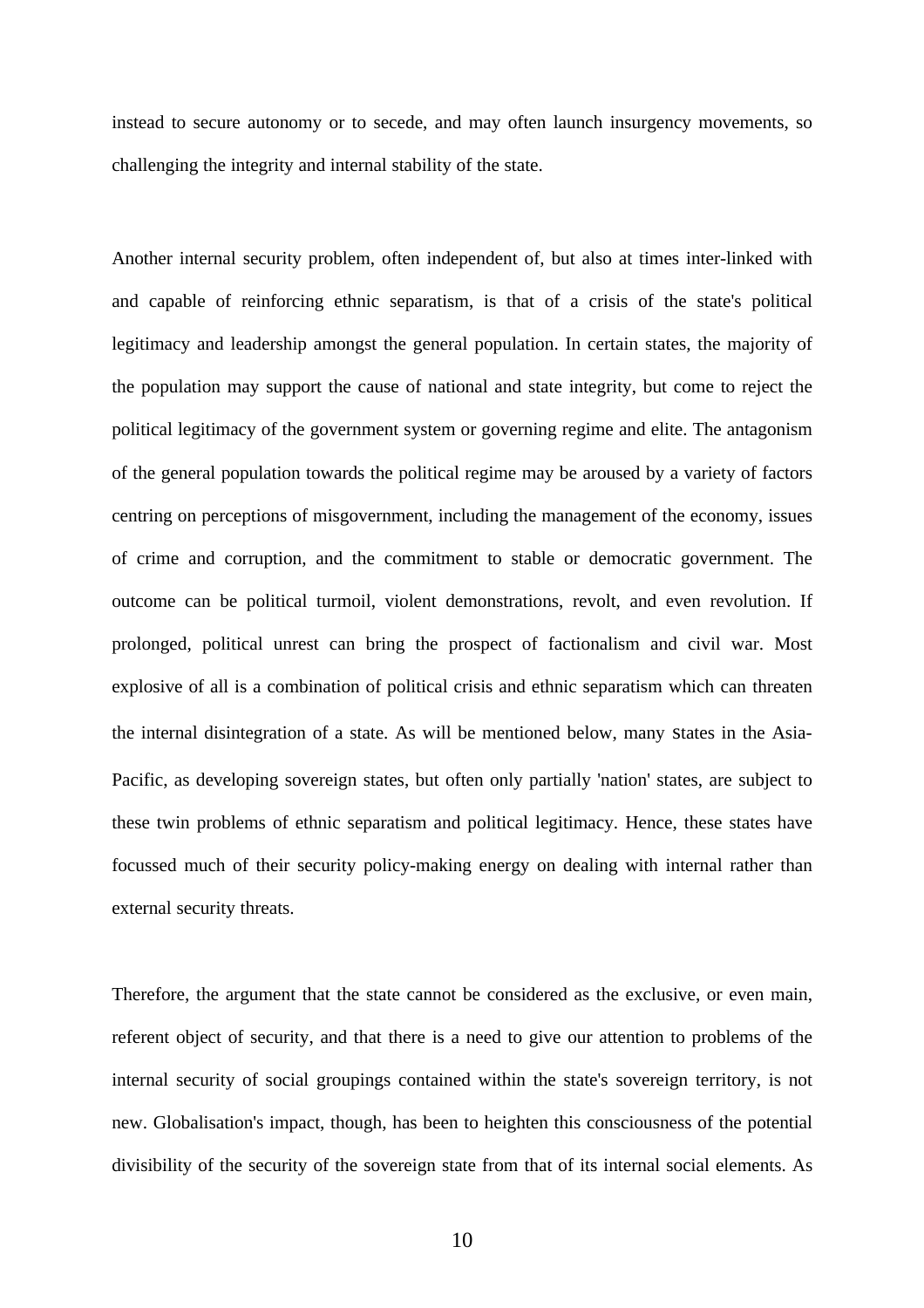explained above, globalisation as a process which transcends territorial and sovereign boundaries, and thus which penetrates with relative ease the internal social space of the state, inevitably also brings with it security effects that diminish the role of the state as the barrier to external threats and that impact directly and differentially upon internal social groups. For instance, globalisation has such an impact in the dimension of economic security, whereby the free flow of market forces across borders, and the accompanying wealth creation but also economic dislocation that it engenders, undercuts the ability of the sovereign state to act as the principal arbiter of the economic welfare of its internal society. The result, as is wellknown from the East Asian financial crisis, is that social groups (ethnic and economic) and individual citizens may endure economic costs which the state is unable to mitigate and redistribute. In these circumstances, even though the apparatus of the state may remain intact, social groups and individual citizens may view the state as a redundant framework for the preservation of their economic security interests and can detach themselves from it--resulting in the type of crisis of political legitimacy for the state described above. Globalisation's capacity to strip the protection of the state away from social groups and citizens then helps to explain why there has been a significant shift in security perspectives away from those fixated on the state, and towards the irreducible, yet ultimate, level of individual and 'human security' (Commission on Global Governance 1995: 81-2; Tow, Thakur, Hyun 2000).

Likewise, if the state's position as the principal referent object of security is challenged by globalisation, so also must we begin to review its position as always the principal actor responsible for the imposition and defence of threats. States clearly continue to dispose of the greatest economic and military power capabilities, and to deny or provide internal and external security to others on the largest scale. However, again whilst it is not an entirely new trend, globalisation has accentuated the perception that other social actors are capable of not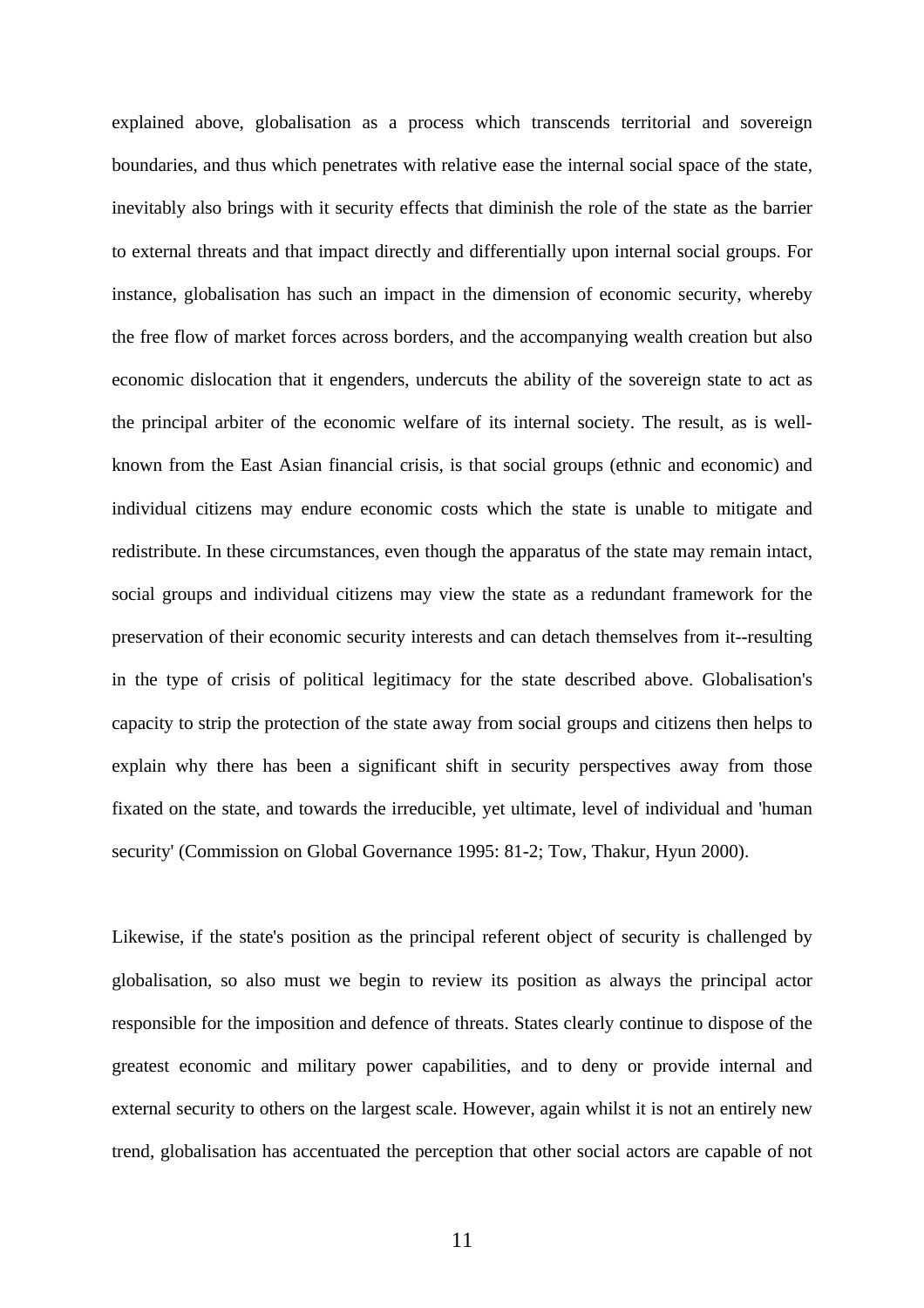just consuming security, but also denying and supplying security to others. For example, ethnic and minority groups can infringe the security of states and other sets of groups and individuals if they are perceived to threaten stability by embarking on a political or military struggle--especially if they become involved in criminal or terrorist activities. But the opposite is also true, that these groups can be regarded as freedom fighters and the providers of security to minorities subject to repression by states. Moreover, in much the same way as individuals can be regarded as the irreducible referent object of security, so they must also be regarded as the irreducible deniers and providers of security functions. Individuals even within the legal framework of a state do still retain the capacity to inflict violence and damage upon each other and other security actors. Acts of individual murder and assault remain commonplace, and individuals can even pose threats to a society as a whole if they adopt terrorist techniques and gain access to the means of violence--as shown by the emergence of one-man bombing campaigns in the US (Unibomber) and UK (racist bombings) in the 1990s. Individuals in many societies may also feel the responsibility to provide for their own security, especially where the internal policing functions of the state have broken down (for example, certain states in Africa) or where they are perceived to be too severe (US militias suspicious of government attempts to limit the right to possess firearms).

Furthermore, TNCs now have to be considered within the scope of deniers and providers of economic, environmental, and even military security. Corporations clearly impose conditions of economic insecurity on states, societal groups and individuals, through their business activities and competition which can lead to differential patterns of poor working conditions, unemployment and underemployment, poverty, and general economic dislocation. The activities of corporations also lead to environmental degradation, and can have detrimental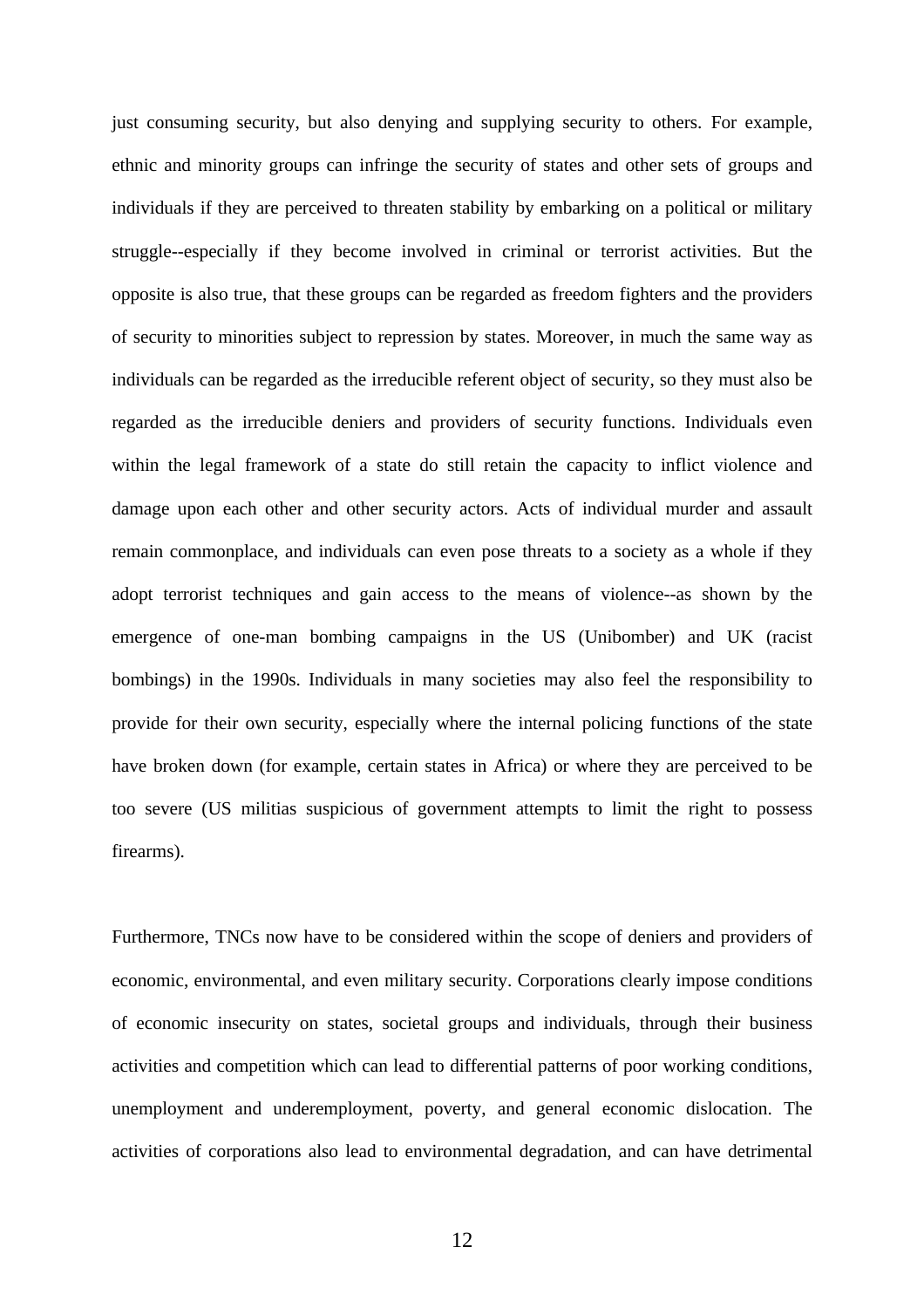effects on military security, not only by the creation of a prosperous or poor economic climate which can be conducive to increased tensions amongst security actors and the buildup or reduction of military capacities, but also in terms of the business of the global arms trade which facilitates these processes. Nevertheless, TNCs and private business corporations can also be a source of security. TNCs can foster ties of interdependence which may promote external security amongst states or alternatively provide the economic strength to promote independent security. They can also provide wealth and employment to segments of a state's population which delivers general stability and internal security. In addition, TNCs and private firms can provide an income and various welfare benefits and thus economic security to individual workers and their families. TNCs can also provide 'privatised' military security in a direct fashion through the employment of private armies and mercenaries to protect their business interests and even assist the stabilisation of sovereign states (Shearer 1998).

Finally, globalisation and the trans-sovereign problems that it creates have thrust to the fore another potential category of societal organisation which can provide security--nongovernmental organisations (NGO). The legitimacy of NGO's as security actors in some case can certainly be questioned on grounds of accountability. Nevertheless, the ability of NGOs to exploit open economies and new developments in technology in order to organise across borders means that they can contribute both directly (aid activities; anti-land mine movement) and indirectly (campaigns for debt relief; environmental protection) to the military, economic and environmental security of individuals.

The argument of this paper is certainly not that globalisation has directly created these groups anew as security actors. As will be noted below with reference to the Asia-Pacific, the problems that motivate these actors originate in the constituent nature of states and the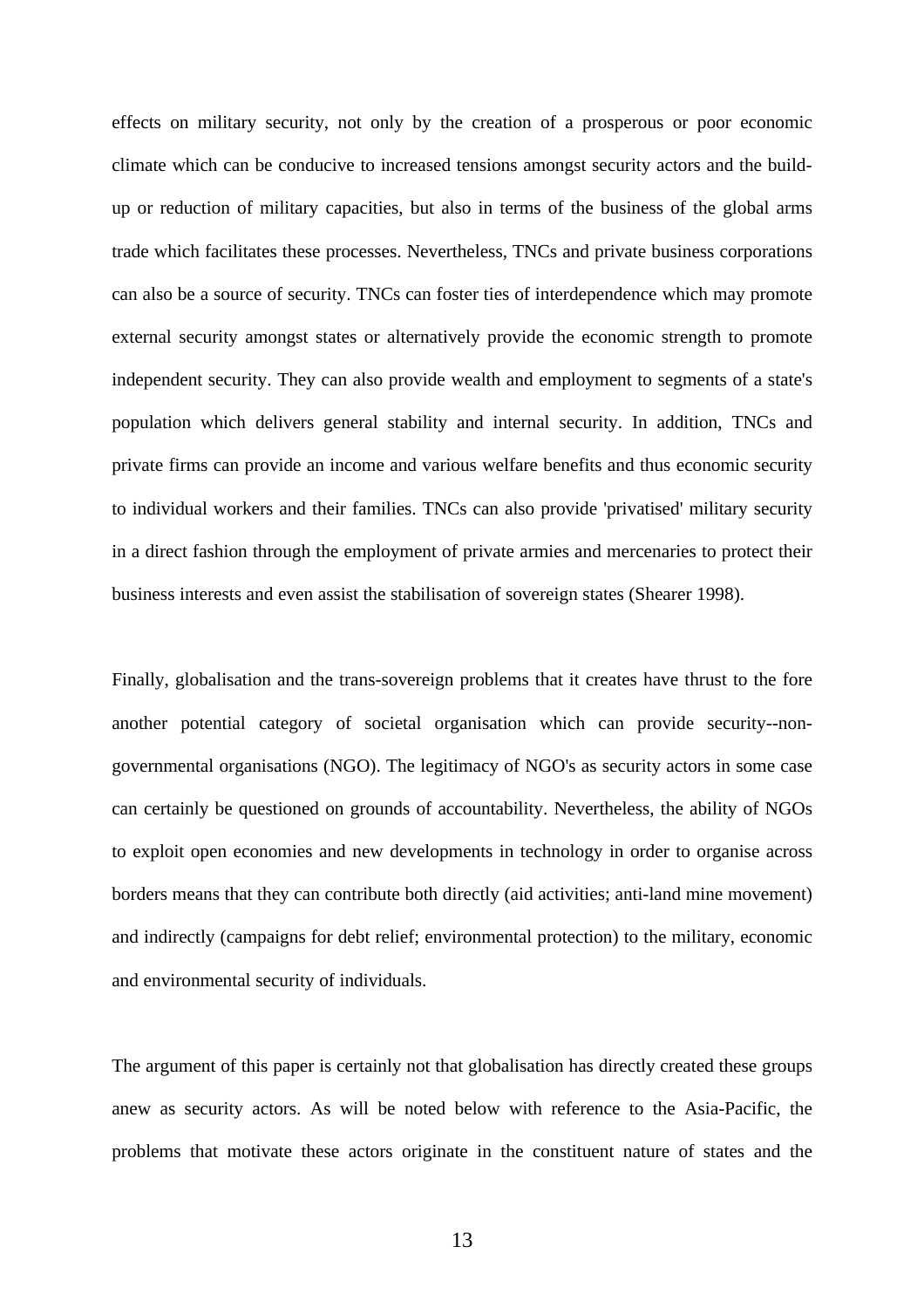process of state-building. Nonetheless, globalisation has impacted in such as way as to sap the economic and military ability of states to threaten or provide for the security of others, and thereby create greater freedom for these alternative level security actors to operate. If states are viewed as incapable of providing security due to their own military or economic weakness, often generated by the destabilising effects of globalisation, then other actors have to step into the breach.

#### *2. Dimensions of threat: economic, environmental, societal, military*

The second impact of globalisation on security has not necessarily been to create new dimensions of threats, but to revive and exacerbate both latent and existing security problems--so leading to the horizontal extension of security concepts mentioned above.

Globalisation's most obvious impact has been its integrative and disintegrative economic characteristics, and the consequent knock-on effects upon the economic and then military security of states and their social constituents. The spread of liberal market forces is capable of bringing economic inclusion and interdependence, which may contribute to social stability and peaceful relations internally and externally (a form of 'democratic peace' argument). Nevertheless, the disintegrative effects of globalisation can simultaneously contribute to insecurity in a number of ways:

#### a. Economic exclusion.

Globalisation can produce economic exclusion for states and individuals marked by disparities of welfare which may feed through into military tension amongst states in an attempt to wrest economic benefits from others, or result in internal unrest within states.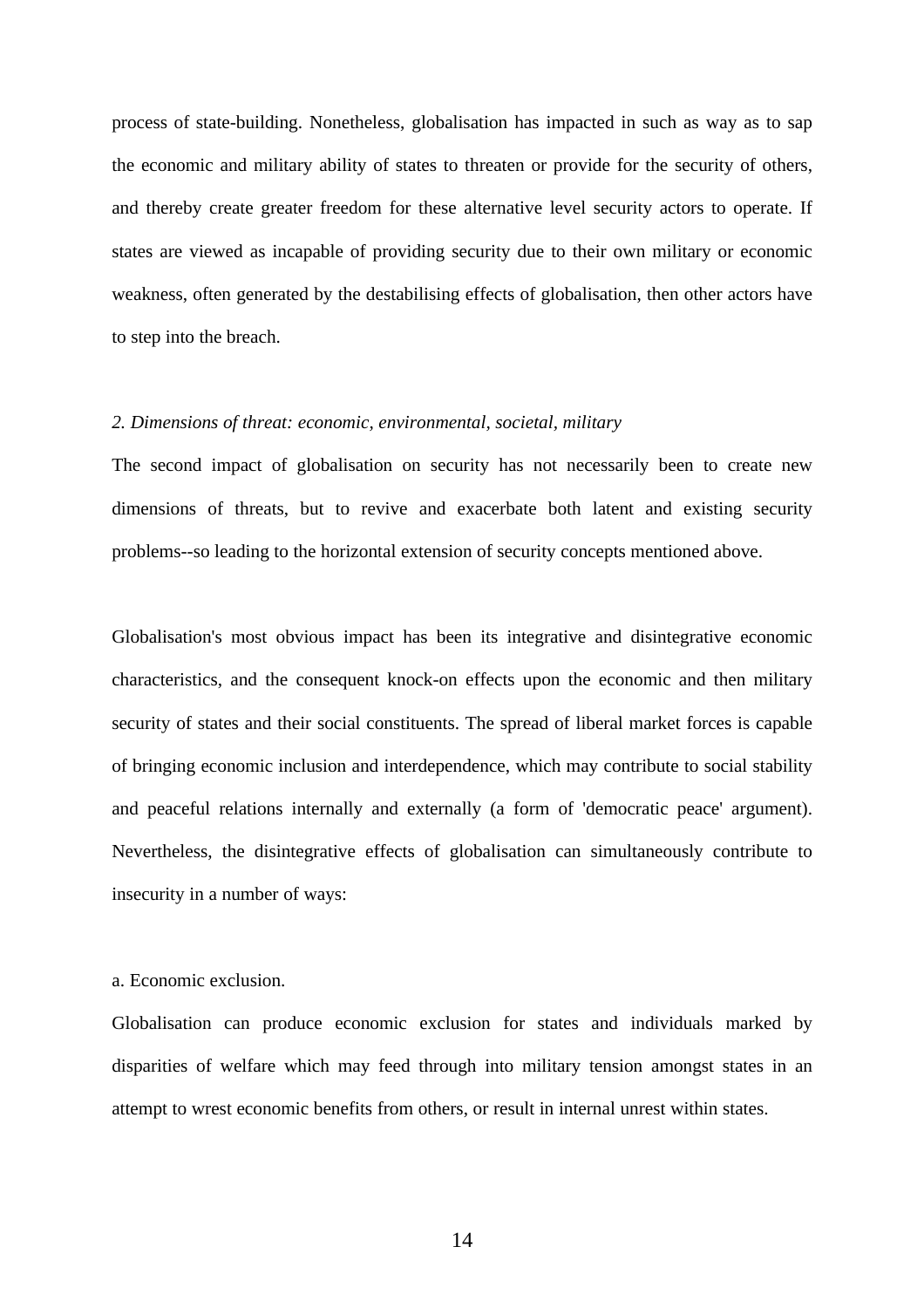#### b. Economic disparity.

Globalisation is capable of re-mapping economic and social space, with the frequent result that economic interdependency can pull actors and regions away from the defined territorial space of the sovereign state and towards regions incorporated within other states. In these instances, the rise of regionalisation can lead to the disintergration of state structures, with unforseen consequences for internal and external security.

#### c. Economic competition.

Globalisation can generate economic competition amongst states, TNCs, social organisations and individuals for scare natural resources; again often threatening to spill over into military conflict. Moreover, the wealth it produces can fuel arms races.

## d. Economic dislocation.

As already mentioned, globalisation often leads to economic poverty, crises, and insecurity for states, social groups and individuals, all leading to social instability within and amongst state and possible armed conflict.

Moreover, sitting in between these integrative and disintegrative economic effects of globalisation are those security problems connected with transnational or trans-sovereign crime. Globalisation promotes trans-sovereign crime because economic integration and disintegration in tandem create both supply and demand, or push and pull factors, for those actors engaged in criminal activities. By this it is meant that economic dislocation and disparities within a certain state or social grouping creates incentives to engage in wealthgenerating activities by engaging in the supply of illicit products such as narcotics or arms. In turn, globalisation's creation of economic wealth in certain areas of the world creates a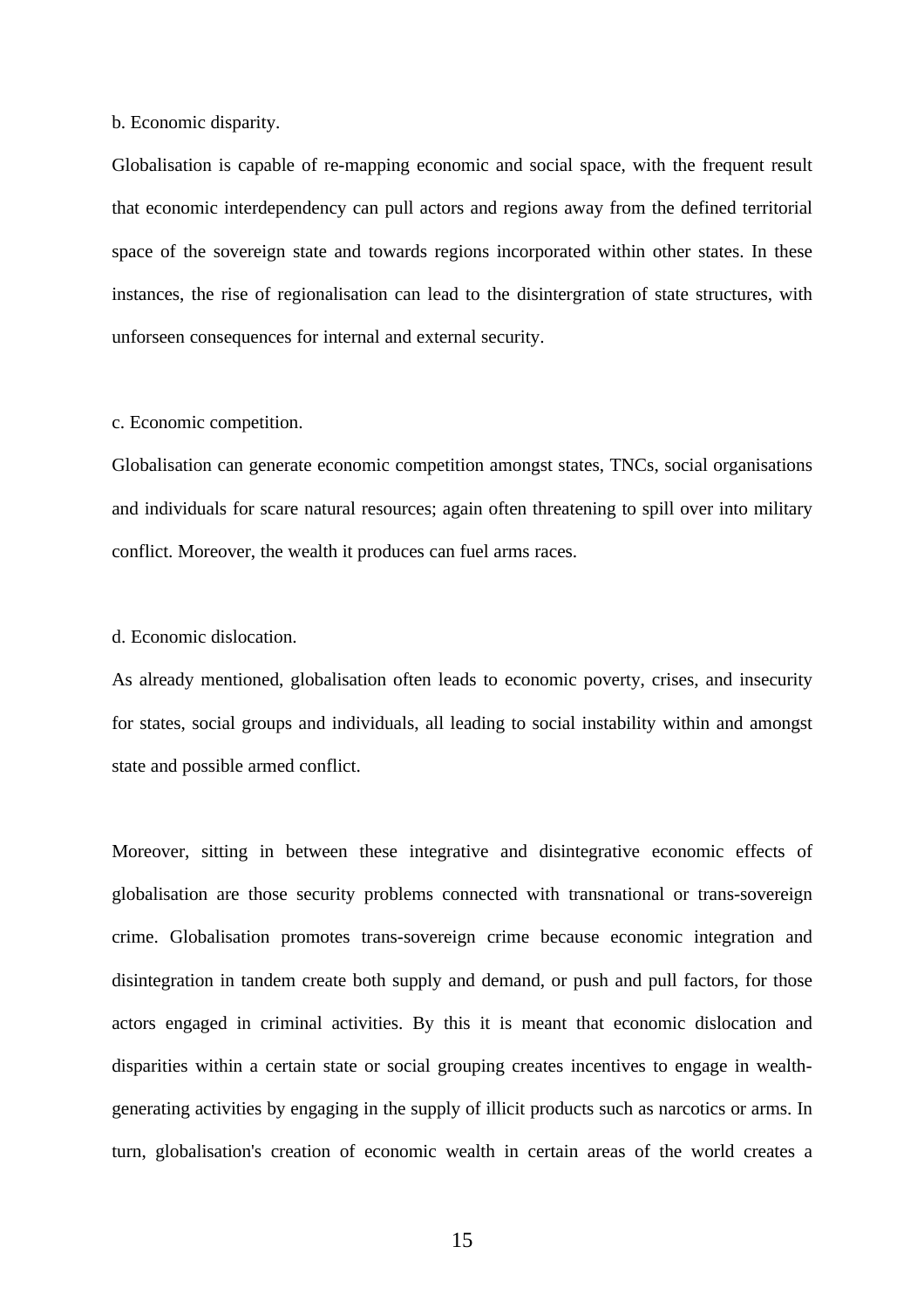market and demand for the supply of these economic commodities. Crime as an economic activity and the trade in 'illicit' commodities is clearly not a new phenomena. Indeed, in the past the chief suppliers of narcotics have been sovereign states themselves, the opium trade being one notable example. But economic globalisation, facilitated by transport and telecommunications technology, has enabled crime organisations to mimic the behaviour of TNCs (Flynn 2000: 52), to move with still greater ease across deregulated economic space, and thus to impinge even more directly upon the welfare of other social groups and individuals.

The other most notable security effects of economic globalisation are environmental. Although in the past socialist systems have been responsible for some of the worst examples of environment degradation, the spread of liberal economic globalisation has arguably taken these problems to new heights. Liberal capitalism's vast and largely unimpeded appetite for natural resources, and the pollution that usually results, not only threatens directly the health of groups of individuals in various regions (water and river pollution in Europe; air pollution and forest fires in Southeast Asia; nuclear accidents in Japan), but also threatens indirectly the existence of humankind through the total destruction (global warming; sea level changes) of the biosphere.

Globalisation can also be said to encompass and exacerbate other dimensions of security such as the societal and military dimensions. Globalisation impacts upon the societal dimension of security, defined as the perceived erosion of the collective identity of certain social groups (Buzan, Waever, de Wilde 1998; 119-21), due to its promotion of trans and intra-national migration which can bring different ethnic or religious groups into contact and occasionally conflict. Globalisation's prinicpal impact in the dimension of military security is indirect. The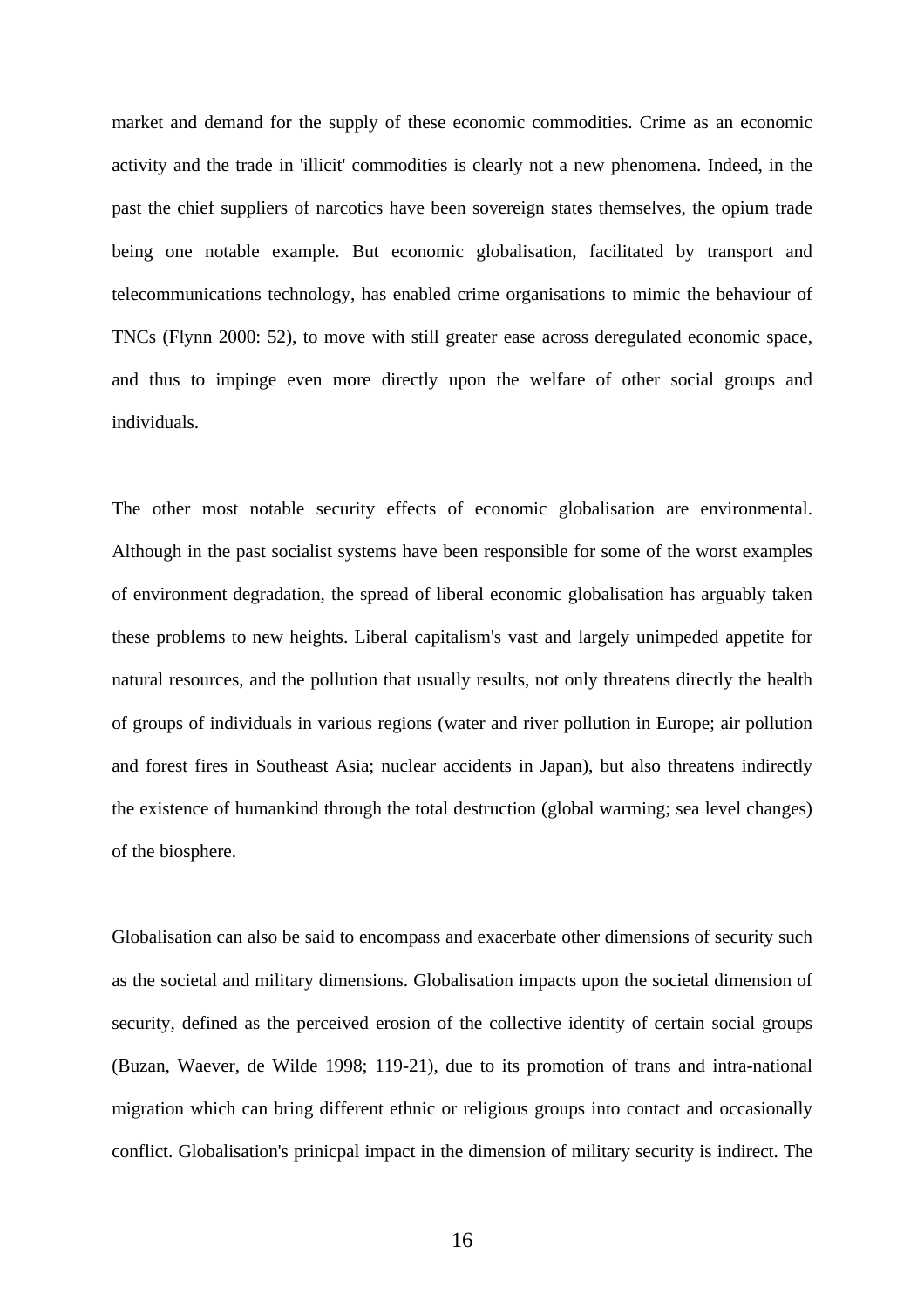onset of globalisation and its related intergrative and disintegrative economic effects can both lay the grounds for and exacerbate military conflicts. Finally, as well as globalisation's influence upon the inter-linking of the different dimensions of security, it also clearly intermeshes or supersedes the domestic and international security agendas--the conflict generating effects of globalisation on the domestic level often threatening to spill over into international tensions and conflicts.

#### *3. Responses*

A number of other papers at the working group will deal with the question of how security actors can respond to the problems engendered by globalisation. Hence, the objective of this paper is simply to stress that the inherent nature of globalisation and its supra-territoriality means that its associated security problems cannot be responded to within the traditional confines of the territorial sovereign state or by utilising the traditional tools of security policy. Globalisation's ability to circumvent territorial boundaries gives all of its related security dimensions a transnational and trans-sovereign character. Issues such as economic dislocation, crime and environmental pollution function across sovereign frontiers. States are then faced with security problems which demand policy responses that are also transsovereign. This makes clear the need for multinational cooperation and, most controversially, the (hopefully voluntary) abrogation at times of the principle of exclusive sovereignty in order to construct policies which can also pursue global security problems across state frontiers. However, whilst the sovereign state, due to its continued overwhelming disposition of power, certainly remains the principal supplier of security in an era of globalisation, the analysis above has also indicated that it needs to share this role with other actors, including international organisations, social groups, TNCs and NGOs. Moreover, the nature of globalisation as often a economic phenomenon also means that military power alone is not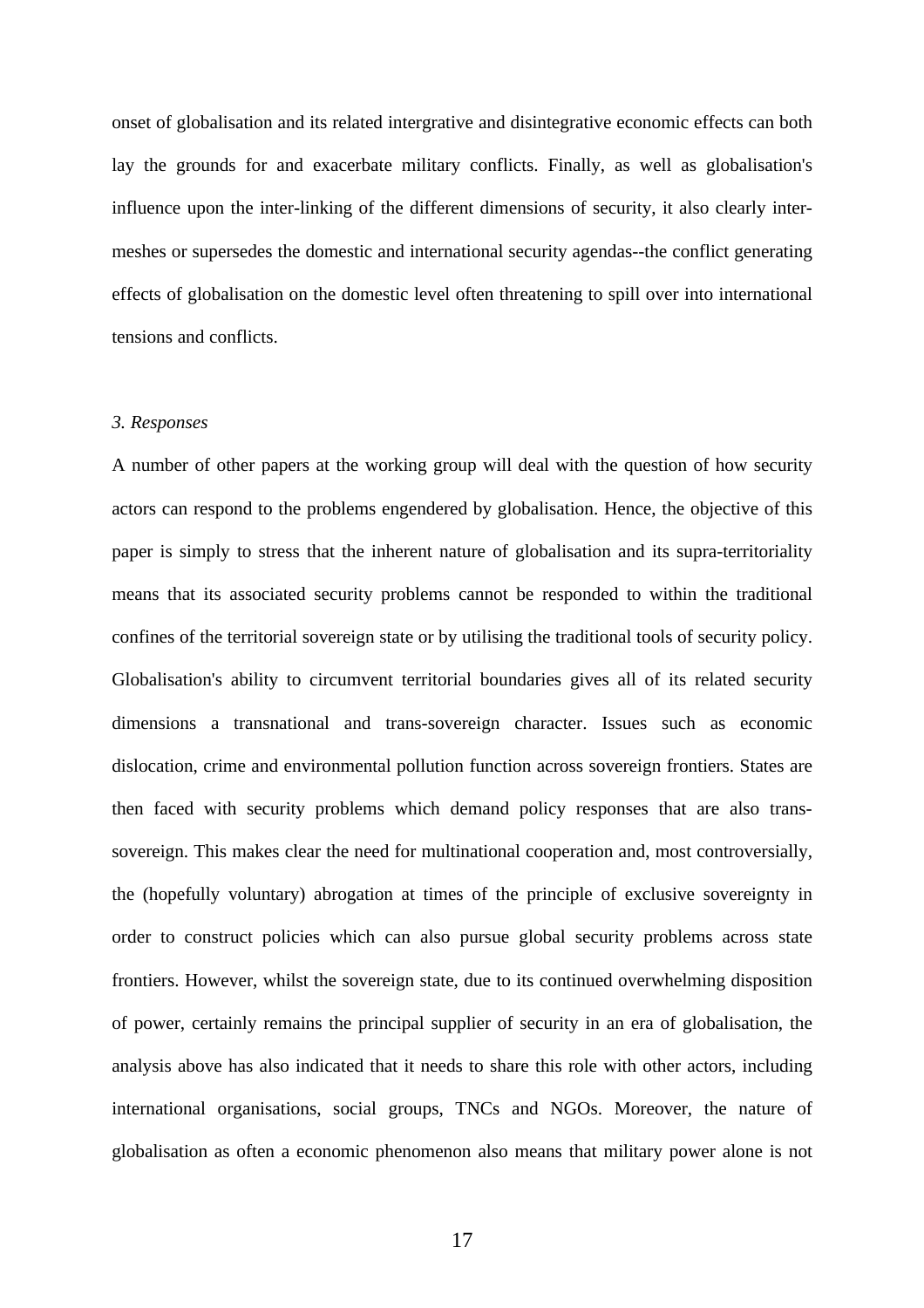sufficient to meets its security demands. Thus, there is a need for comprehensive approaches to security which employ military power in balanced combination with economic power.

#### **Globalisation and security in the Asia-Pacific**

### *Differential impact of globalisation in the Asia-Pacific*

This paper has already described a number of security problems which have occurred in the Asia-Pacific region and which can be seen to be associated with globlisation. The East Asian financial crisis has been the most prominent of these and impacted on all levels of security from that of the state to the individual, and across all dimensions from the economic to the environmental, and even to the military, at least in terms of scaling back of arms procurements. But the East Asian financial crisis was only one indication of the ongoing impact of globalisation upon the security of the Asia-Pacific region. The continuing integration of the region into the global political economy is likely to only accentuate problems of economic security. For instance, economic exclusion can be said to have underlain many of North Korea's internal and external security problems in the post-Cold War period; economic disparity and uneven growth presents problems for the territorial and political unity of China and the Russian Far East, and the internal political stability of a number of Southeast Asian states; economic competition has given rise to concerns about conflict over energy resources in the region; and economic dislocation is a continuing problem for states in both Northeast and Southeast Asia. Meanwhile, trans-sovereign crime is growing in the region (Dupont 1999), with renewed problems of narcotics cartels and piracy in Southeast Asia; and environmental degradation is also continuing largely unchecked in the region, as demonstrated by the reoccurrence of the 'haze' in Indonesia and Malaysia since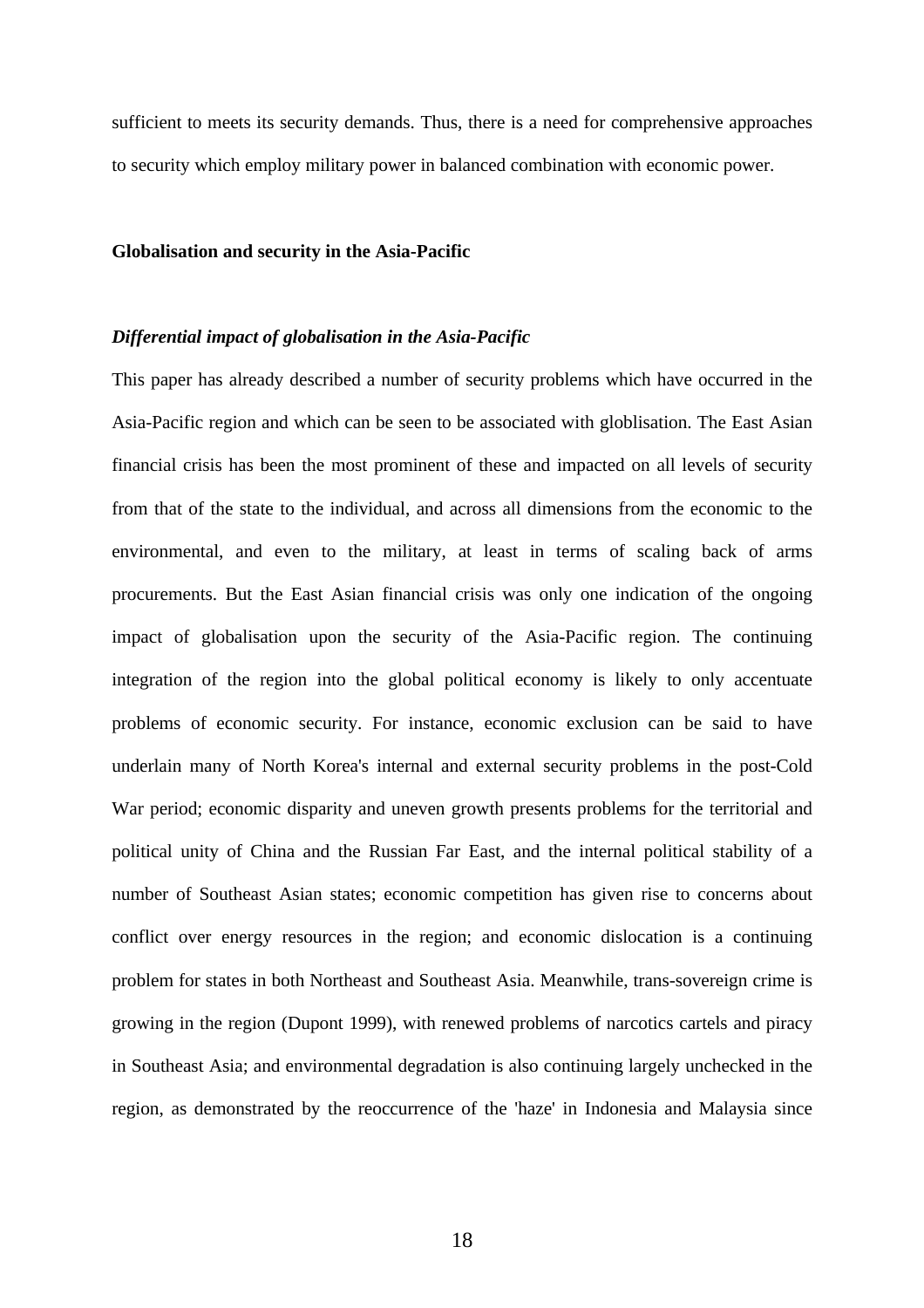1997. All these problems also draw attention to the fact that security situation in the region is affected by TNCs, NGOs, social groupings and individuals as well as by sovereign states.

It is possible, then, to identify a host of problems in the Asia-Pacific which illustrate the crucial interconnection between globalisation and security. Moreover, from the evidence of the East Asian financial crisis, it might be possible to argue that the security impact of globalisation has been differentially heavy in the Asia-Pacific compared to many other regions. The limited space of this paper does not allow for a more detailed attempt to catalogue all of the problems of the globalisation-security nexus in the region. Instead, the remaining part of this paper is devoted to an investigation of the possible reasons as to why the region may be particularly prone to the effects of post-globalisation security problems.

As stated in the introduction to this paper, it is important to understand the relationship between globalisation and security through reference to both generic analytical frameworks and specific regional contexts. The first section of this paper argued that the essence of globalisation as a security problem is to be found in its transcendence of barriers to interaction across social space, and hence its challenge to the sovereign state as the existing basis for the global security order. The forces of globalisation quickly search out any inconsistencies and flaws in the structure of the sovereign state, and can prise open its external security barriers. Consequently, this suggests that in order to comprehend the reasons for the differential impact of globalisation across regions then it is necessary to examine the differential nature of sovereign states in each region, and their ability to absorb and withstand the security shocks associated with globalisation processes. Much of what follows is painted in very broad brush strokes and its generalisations cannot capture the entire complexity of the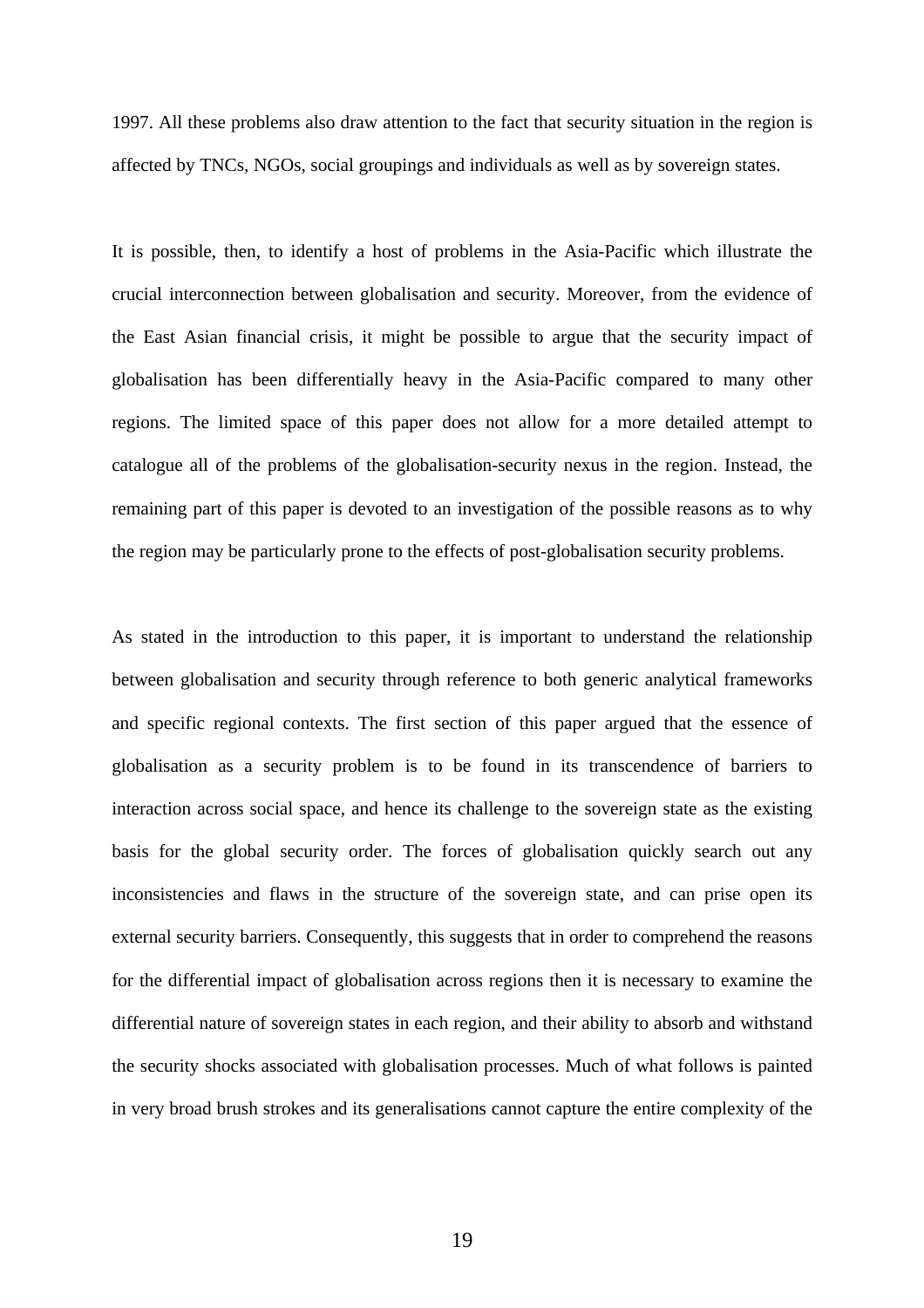region. But it is hoped that at the very least it will provide a framework for making intelligible the nature of states and the political economy in the Asia-Pacific.

#### *Vulnerable sovereign states: decolonisation, bipolarisation, and globalisation*

If attention is then turned to examining the condition of sovereign states in the Asia-Pacific region, it can be seen that they are particularly vulnerable to the inherent qualities of globalisation due to the dual influence of decolonisation and bipolarisation upon the statebuilding process in the post-war period. The effect of decolonisation upon the Asia-Pacific region was to create states modelled in theory along the lines of the sovereign and nation states of their former colonial masters, but which in practice have not always conformed to these ideals. In many instances, the idea of the sovereign state came before or diverged from that of the nation state: shown by the fact that the territorial and sovereign space of states in the region was often delineated along former colonial borders which had been drawn in arbitrary fashion and in contradistinction to trans-border ties of ethnicity and religion. These contradictions between sovereign space and societal composition clearly weakened from the start the internal political cohesion of states in the region, and laid the ground for the potential divisibility between the security interests of the state and its social constituents. Moreover, the common legacy of distorted development from the colonial period also placed these states in a disadvantageous economic position to maintain their internal stability. Therefore, the preoccupation of many states in the Asia-Pacific region since the post-colonial has been to preserve their internal integrity by advancing the process of state-building, and particularly in the economic sphere, as a means to reconcile these structural contradictions (Ayoob 1995: 21-45).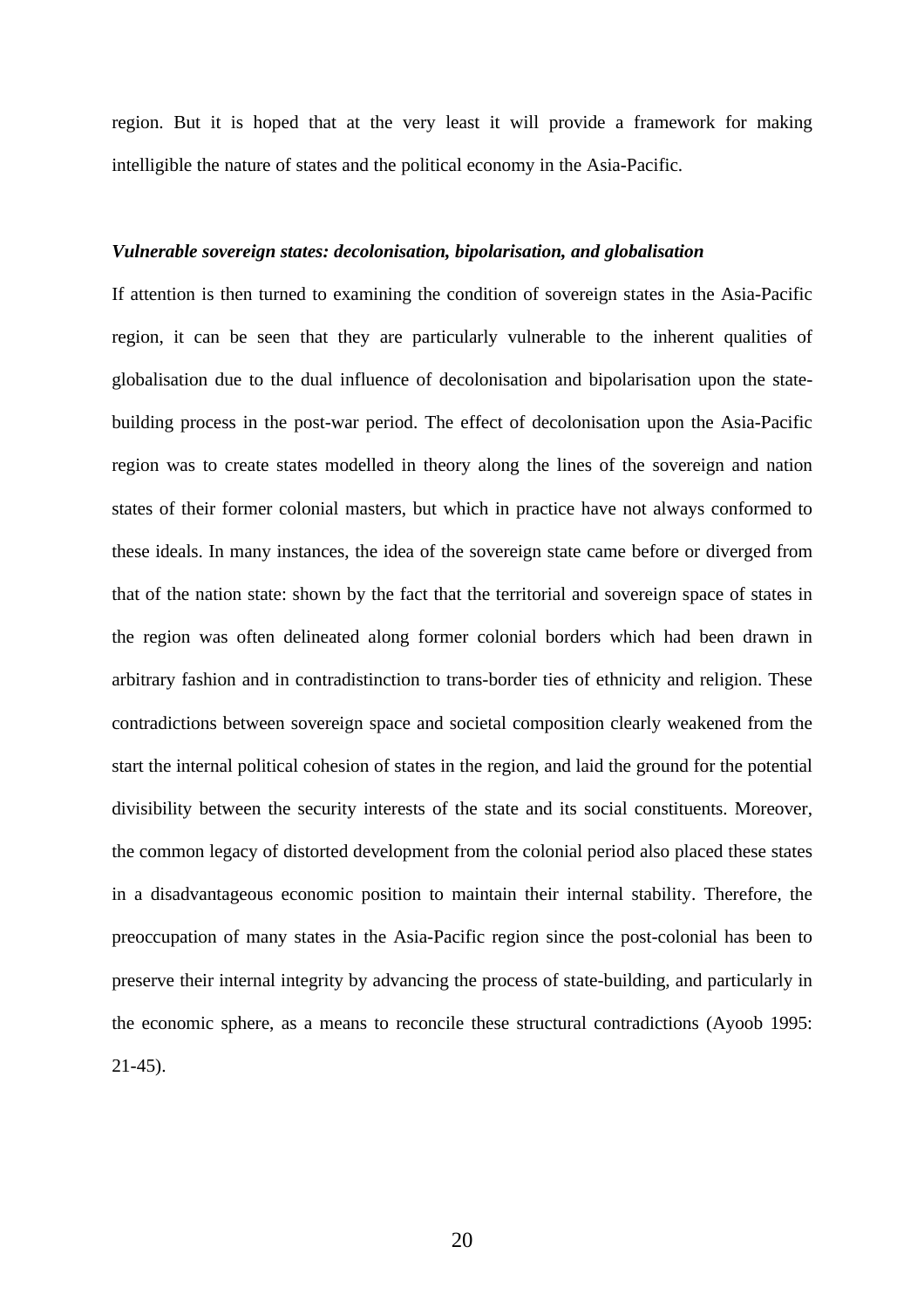The problematic position of newly-established sovereign states in the region was further compounded either during or immediately after the decolonisation phase by the impact of the onset of the Cold War. The translation to the Asia-Pacific of the contest between the ideologies and political economies of the US and USSR led to the division of certain states and the biopolarisation of the region to varying degrees. As is well known, the bifurcation of the region in the early Cold War period was to create a legacy of military confrontation which has endured in many cases to this day. Nevertheless, perhaps more important when considering the post-Cold War and post-globalisation security agendas is the affect of the Cold War upon the state building-agenda and related political economies of many of the new states in the region. The Cold War in effect divided the Asia-Pacific region into three zones of political economy (Spero 1997: 12-17): a zone of independence centred for the early part of the Cold War upon a socialist bloc under the auspices of the USSR; a zone of interdependence centred upon the US, and increasingly Japan as well, throughout most of the Cold War; and a zone of dependence, consisting mainly of the newer sovereign states in Southeast Asia, which although seeking economic independence was increasingly drawn into the zone of interdependence, with Japan playing a major role in this process. The zone of independence created an alternative economic system to that of liberal capitalism and ensured the security of many of its members, although it showed increasing signs of breaking down throughout the latter period of the Cold War and as the USSR and China split the zone internally. However, this zone of independence was also eventually to be rendered asunder by the economic pressure from the zone of interdependence at the end of the Cold War, so leaving the already internally weak states of the zone exposed to the forces of liberal capitalism.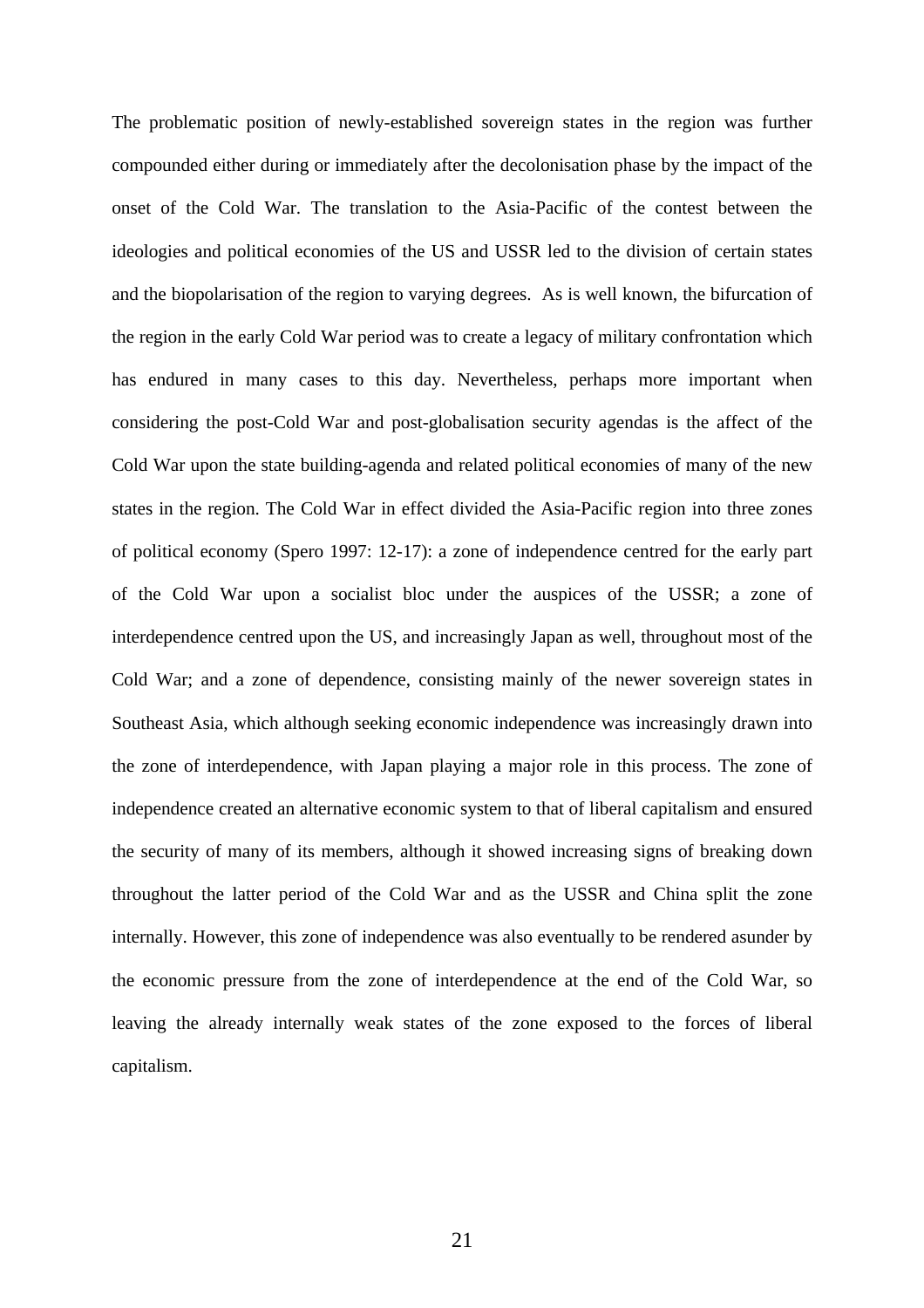Meanwhile, the zone of interdependence can be conceived of in the Cold War period as a form of proto-globalisation and liberal economic system under the leadership of the US. This system was also to affect the state-building efforts of those states within its ambit. On the one hand, the system provided markets and aid which accelerated the economic growth of certain states on the semi-periphery and later the centre, such as Japan, as well as pulling along the growth of other states on the periphery and located in the zone of dependence in Southeast Asia. In this way, states were able to develop distinctive variations of developmental capitalism and to use economic growth to mitigate problems of internal stability. On the other hand, though, the system, revolving as it did around a form of proto-globalisation which was designed to support the security interests of the US and thus which insulated these states to some degree from full competition, also had particular effects on the evolution of these states' political economies. Hence, in extreme case states in the region were propped up by external aid, but more usually evolved political economies which were developmental in orientation but systemically vulnerable to the fully unleashed global capitalism. Thus, these states may have been able to overcome to some extent the economic shocks of the early 1970s and to move towards a new path of development in the new international division of labour. But at the same time, these states were still given special dispensations within the zone of interdependency, consisting of access to technology and the developed markets of the US and West, whilst simultaneously being able to restrict access to their own markets (Strange 1996: 6-7).

Therefore, the twin processes of decolonisation and bipolarisation have had a distinct impact upon the development of the sovereign states of the Asia-Pacific. Firstly, these processes have created states marked by internal contradictions between the delineation of territorial space and societal composition, and a consequent preoccupation with attempts to reconcile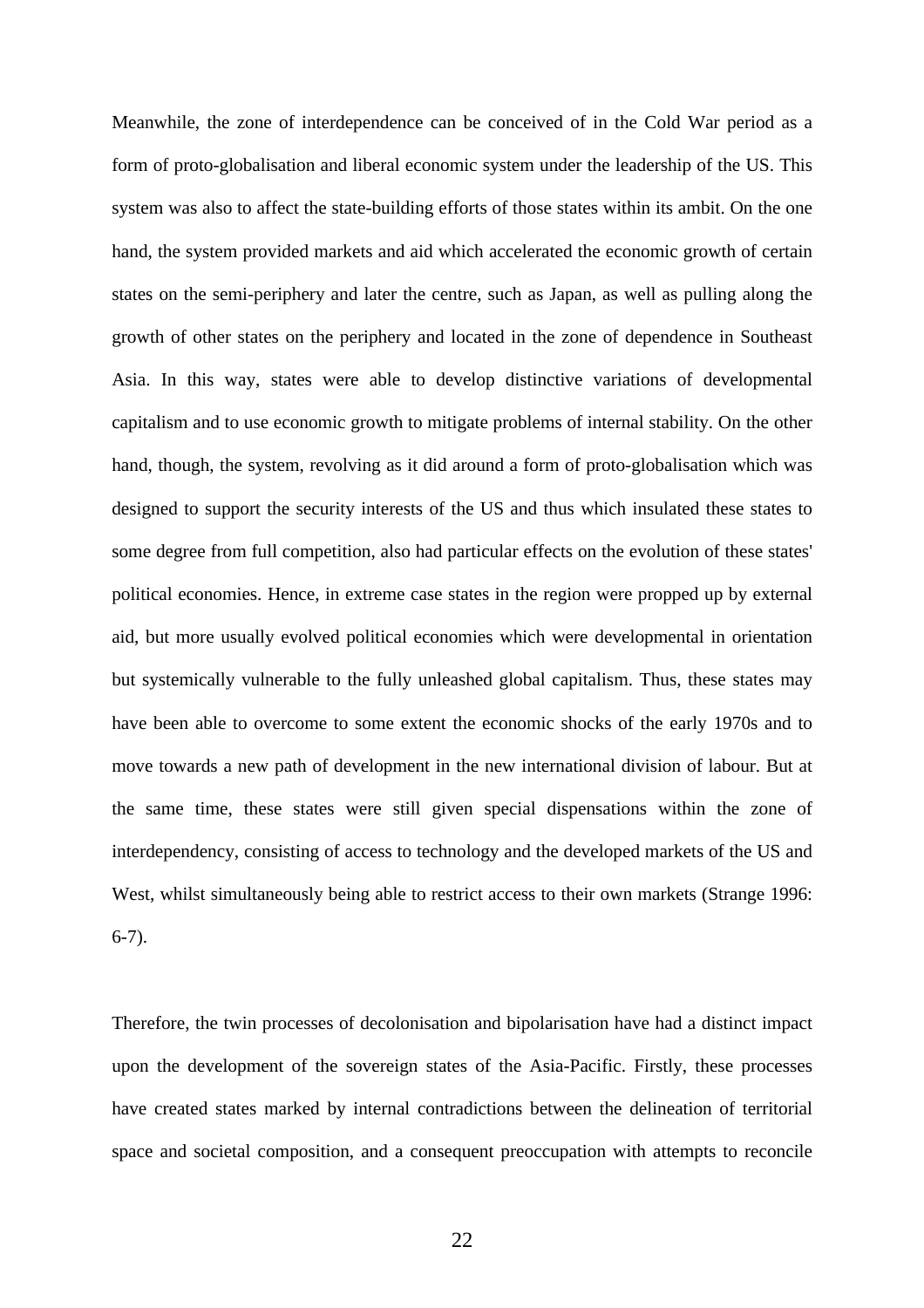the two by the defence of the principle of sovereignty. Nevertheless, despite all these efforts, there still remains a near ineradicable and potential divisibility between the proclaimed security interests of these state and large sections of their citizenry--the very conditions which globalisation is capable of highlighting to the detriment of security. Secondly, they have created states either fundamentally unprepared to cope with global economic forces as in the case of certain former members of the zone of independence such as North Korea, or states driven by the need to exploit the benefits of liberal capitalism to preserve their own internal stability, but which have been insulated in the past from the full effects of capitalism's tendency towards periodic crises. In sum, the Asia-Pacific has been characterised by states vulnerable to those forces which attack territorial sovereignty and generate external economic shocks, so frustrating state-building agendas.

Based on this understanding of the nature of sovereign states in the Asia-Pacific, the reasons for the differentially heavy impact of globalisation in the region become clearer. Quite simply, globalisation, especially when it generates seismic economic shocks on the scale of the East Asian financial crisis, represents the very antithesis of state-building agendas in the region. Globalisation is mercilessly capable of laying bare the internal weaknesses of states. This is not to say that states cannot adapt to and successfully ride the globalisation wave, and then utilise the benefits of economic growth to push forward their state-building efforts. But globalisation is also a double-edged sword, due to its ability to undermine sovereignty and produce economic dislocation. Moreover, with the end of the Cold War and merging of the zones of independence, dependence and interdependence, there is no longer a great incentive for the US to provide special economic dispensations to the states of the Asia-Pacific, so increasing the pressure for them to adopt neo-liberal modes of capitalism. The final outcome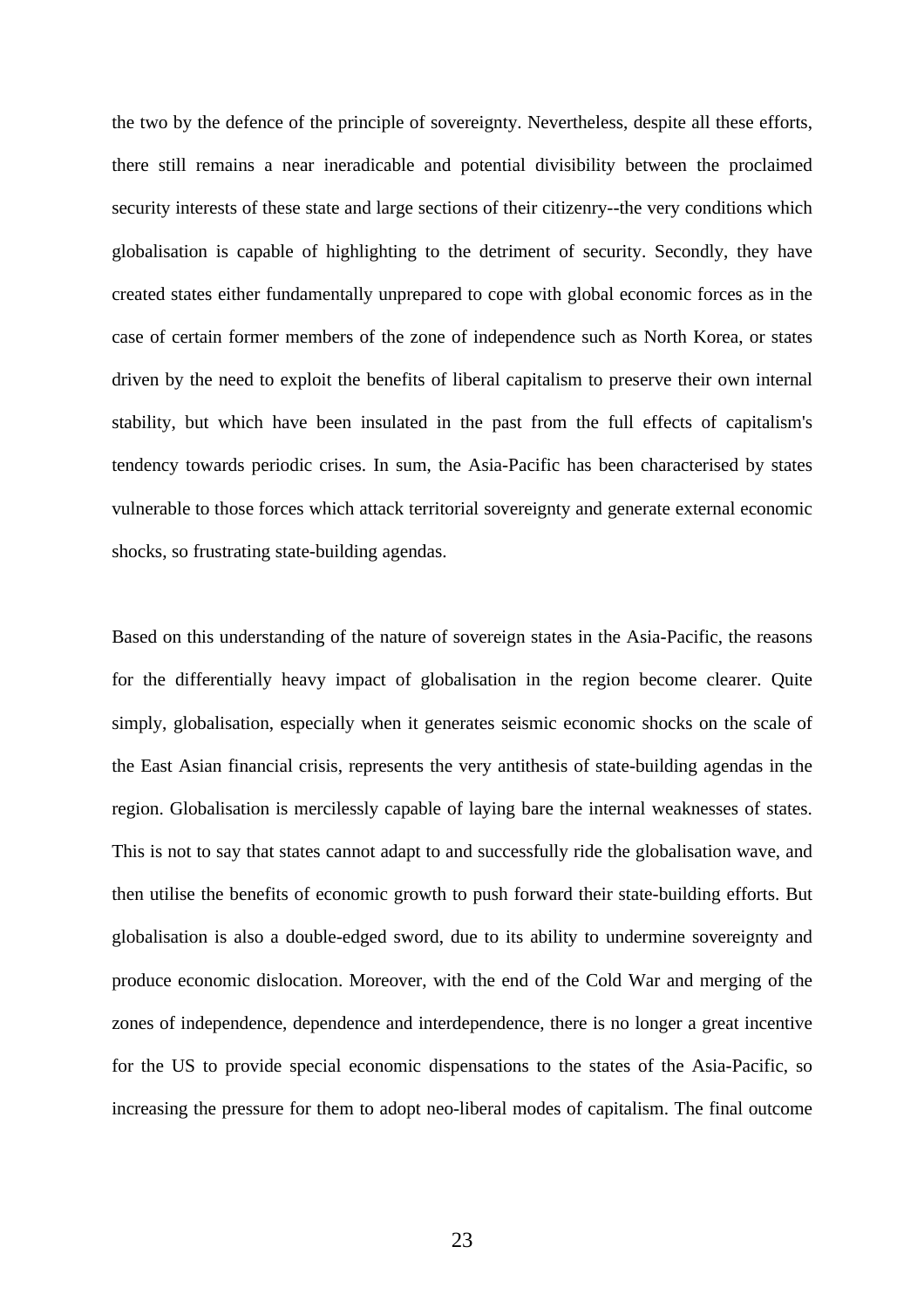is then to deepen and widen the process of globalisation in the Asia-Pacific and to expose its political economies to greater security risks in the process of adjustment to liberal capitalism.

#### **Conclusion: the future security agenda of the Asia-Pacific**

This paper has attempted to sketch the connection between globalisation and security through the use of generic frameworks for analysis and the regional context in the Asia-Pacific. It has demonstrated how globalisation as a qualitatively new phenomenon is capable of transcending territorial and sovereign space, and has challenged us to extend our conceptions of security both vertically and horizontally. Globalisation requires us to consider security from the level of the state down to that of the individual, and across the dimensions of economic, environmental, societal and military security. Moreover, this paper has also shown how globalisation has a differential impact across regions in accordance with the ability of sovereign states, the existing unit for ordering social space, to resist the impact of transsovereign problems. In the case of the Asia-Pacific, the twin processes of decolonisation and bipolarisation have placed relative limits upon this ability for states, and enabled globalisation to exacerbate existing security problems in the region. In turn, the continuing spread of globalisation in the region indicates that it is increasingly necessary to place alongside the traditional post-Cold War military security agenda of policy-makers an alternative (and certainly not an entirely new in the case of many states in the region long preoccupied with problems of internal and comprehensive security) one which focusses upon problems in the economic, environmental and societal dimensions. The optimum policy response of states to these problems--for at least for the time being these are the only social units with sufficient resources and legitimacy to spearhead the defence of other social groupings from globalisation's worst excesses--is something to be discussed in other sessions of this working group. However, it is perhaps clear that the sovereign state, mismatched as it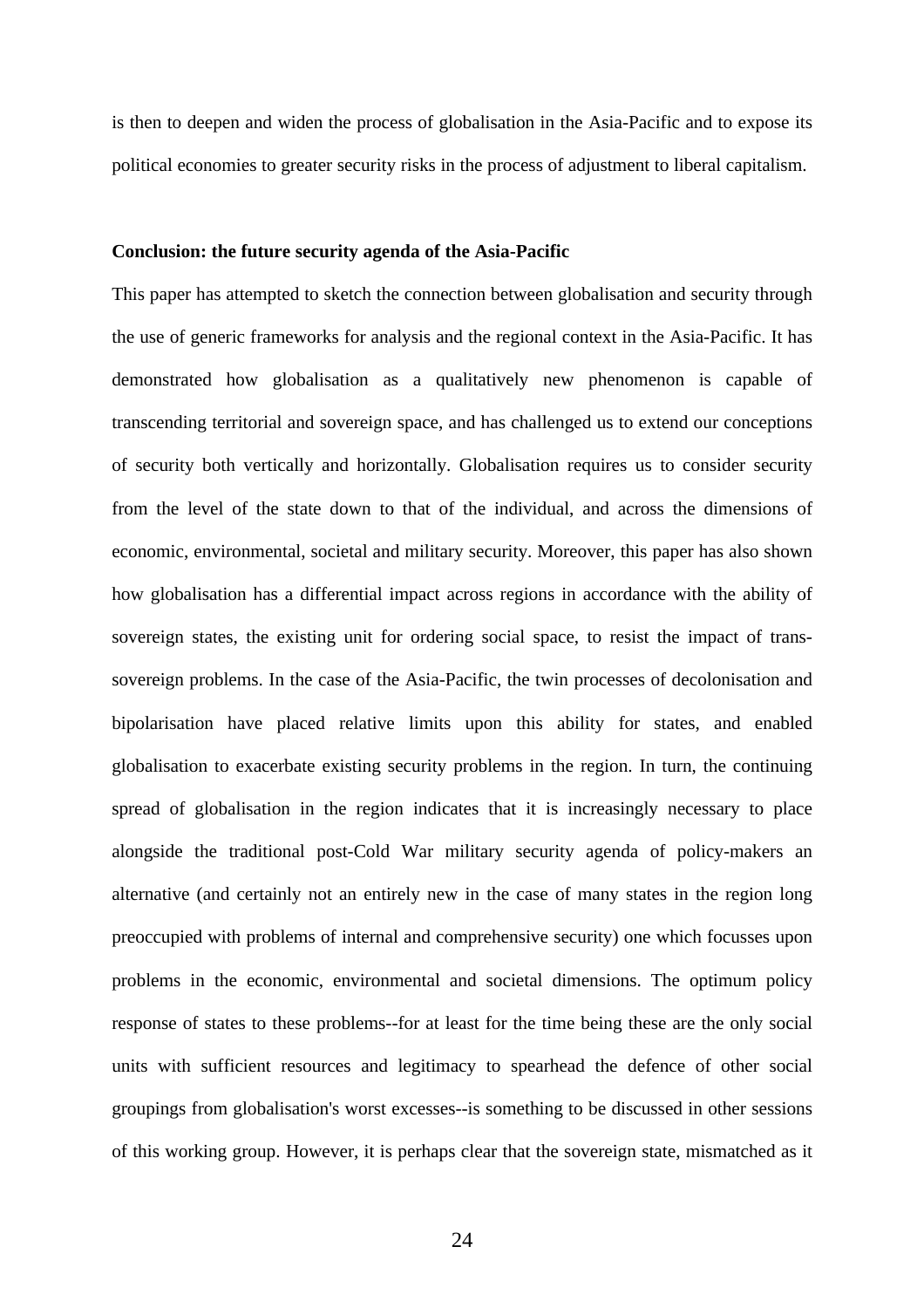is in its capabilities against a phenomenon which challenges its very raison d'être of sovereignty, can only hope to respond effectively to the challenges of globalisation by also assuming more flexible and adaptive forms. All too often in the Asia-Pacific there is an underlying assumption (eminently understandable, though it may be) that globalisation is simply another historical phase, like that of the Cold War, which disadvantages the states of the region but which can be adapted to if the 'rules of the game' are simply relearned. There is a sense that the states of the region can come away relatively unscathed from the hazardous game of globalisation if they exercise sufficient guile and use a 'pick and mix' approach to the phenomena--taking the positive benefits but screening themselves off from the perceived negative aspects of globalisation.

Larger states in the region such as China may well be better positioned to follow this approach. China is blessed with a geographical size that to some degree provides it with scope to dampen over the short term, although certainly not halt over the longer term, the onset of centrifugal globalisation pressures; whilst the perceived size of its market and position as a production base equips with a certain degree of structural power in the international political economy to influence the pace and terms of globalisaiton. Other states such as Japan have had the good fortune of the 'window of opportunity' of the Cold War and alignment with the US. These have enabled Japan to climb to a level of economic development in the international political economy, and continue with state-building attempts, to the point whereby it is sufficiently strong as a state to weather the impact of globalisation.

But the fact that even states such as China and Japan, with their mixed advantages of size, wealth and strategic position are shaken by globalisation, is suggestive of the fact that it is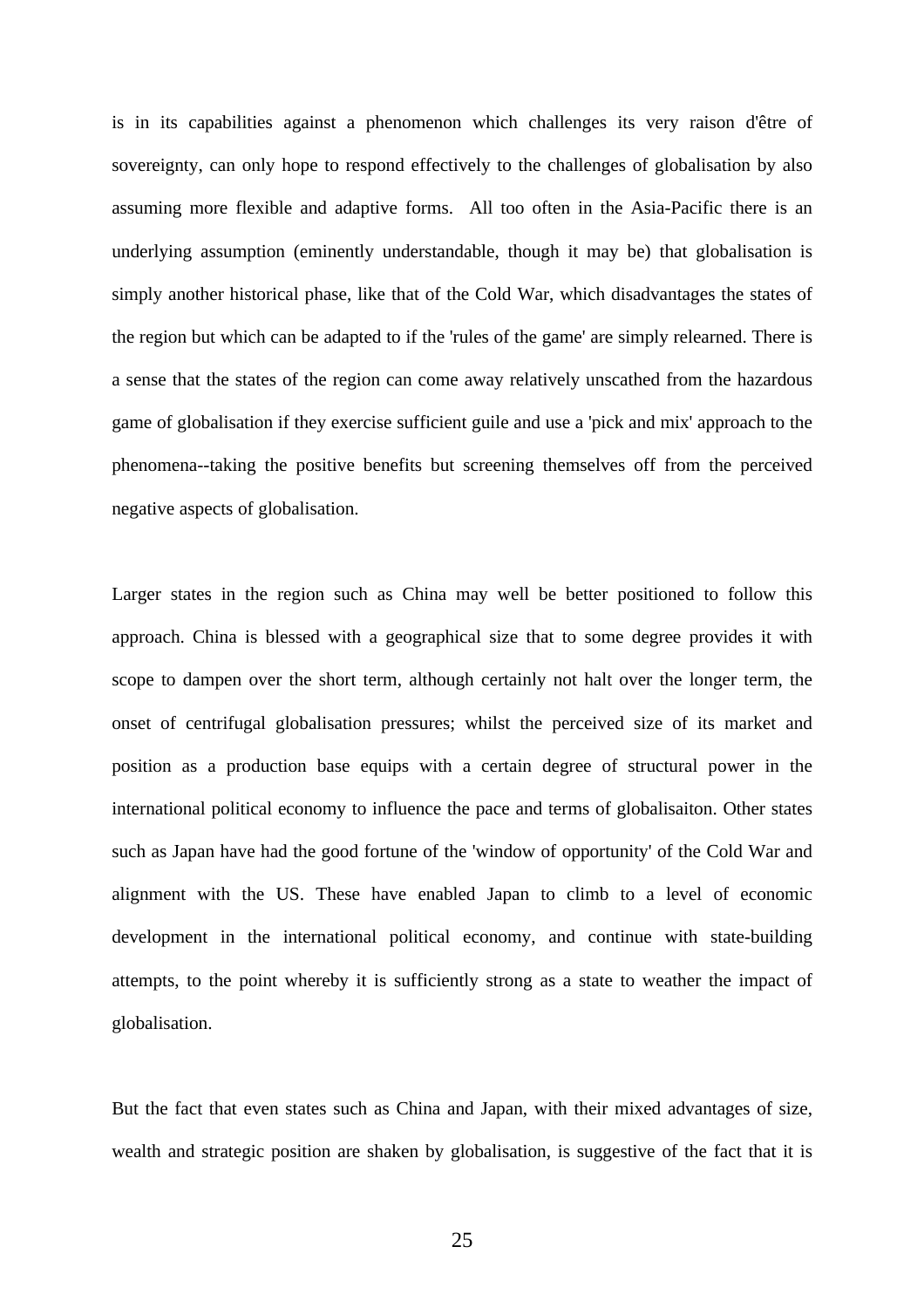likely to have a far graver impact upon the smaller and weaker states of the region. For these states there is less opportunity to pick and choose from the globalisation menu and they have to increasingly take the phenomena wholesale. In this situation, they are unable to just learn or influence the rules of an existing game, but have to learn a new game entirely--a game which increasingly negates or reinvents the function of sovereignty and which further redistributes power to the large states and to non-state actors. It is only by taking on board this painful lesson that states can adapt to globalisation and tackle its related security issues. However, that this realisation may not yet have dawned on many of the political elites in the region only gives cause for concern.